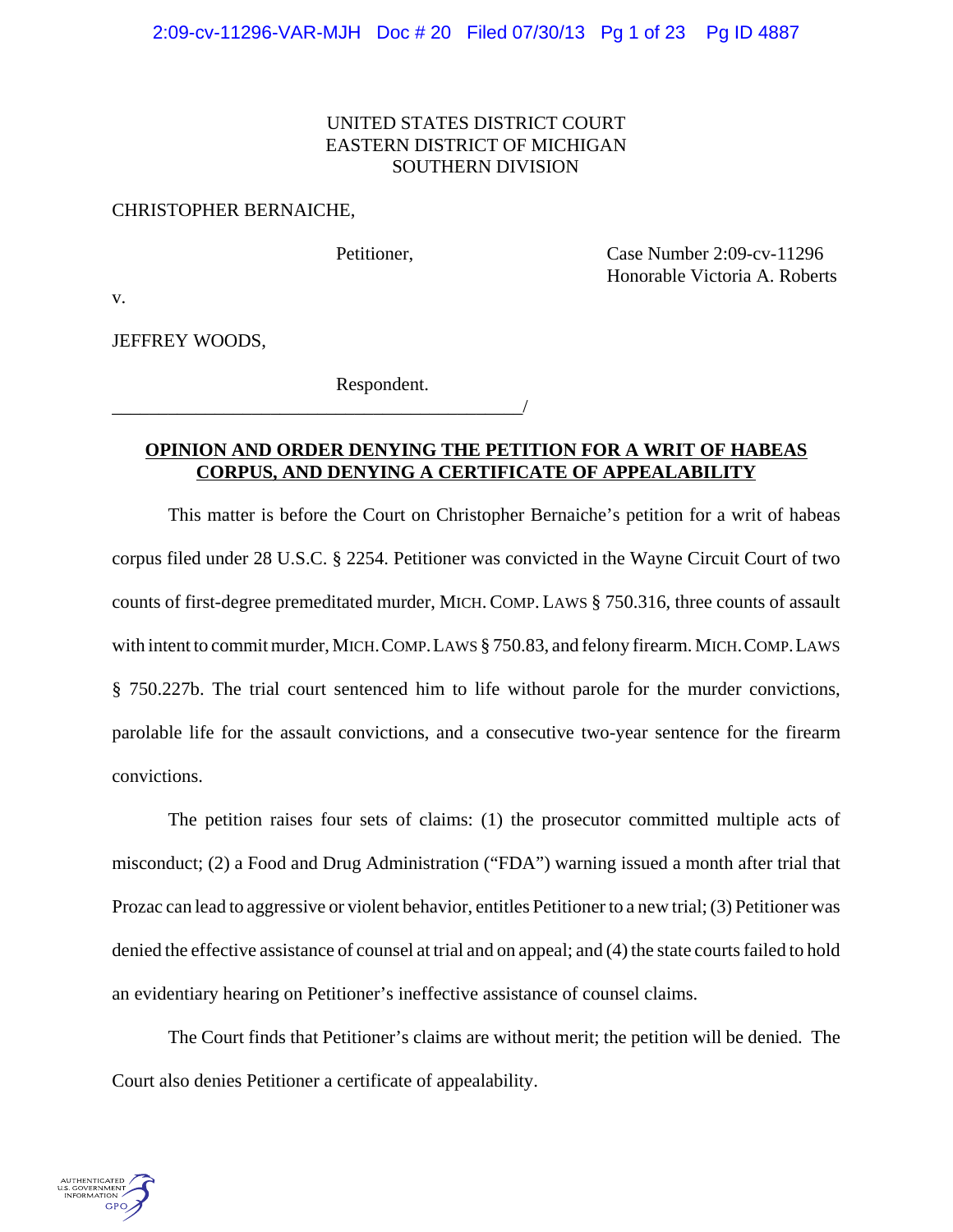#### **I. Facts and Procedural History**

Petitioner's conviction arise from an incident in which he shot five people at a bar, killing two of them.

The trial evidence revealed that Petitioner went to a bar and was playing pool and drinking when an altercation occurred that caused him to be forcibly ejected from the bar. He sustained some injuries during the fight. Petitioner announced that he wanted to come back in the bar, and wanted the person he fought with to come outside. John Clark, another patron, told Petitioner it was best to go home. Petitioner told Clark that he would be back.

Petitioner left, returning about forty-five minutes later with a gun. Petitioner entered the bar, fired his gun until the clip was empty, reloaded, and fired until the second clip was empty. When he walked back into the bar, Petitioner said, "let somebody fuck with me now." Petitioner fired into the air, and at people, moving down the bar towards the pool area. Petitioner left the bar, threw the gun under some vehicles in the parking lot, got in his truck, and drove away. When arrested by the police, he asked an officer to take it "easy on me," and added that, "I only did it because they beat my ass earlier."

Various patrons and employees of the bar testified to the shooting. Kristian Peters heard ten to twelve gunshots. She was shot in the left shoulder and right arm. Steven Purdy heard a "pop," and saw a gunshot directed at Stull that hit him in the back. Stull, according to the medical examiner, had four gunshot wounds, and a grazing wound. The medical examiner who performed the autopsy on Kruszewski testified that he suffered eight gunshot wounds. Judy Clark testified that Petitioner fired one shot into the air. Clark could not say how many times Petitioner fired the gun, but it was multiple times. John Clark testified that Petitioner fired a shot into the air and then into Stull. Clark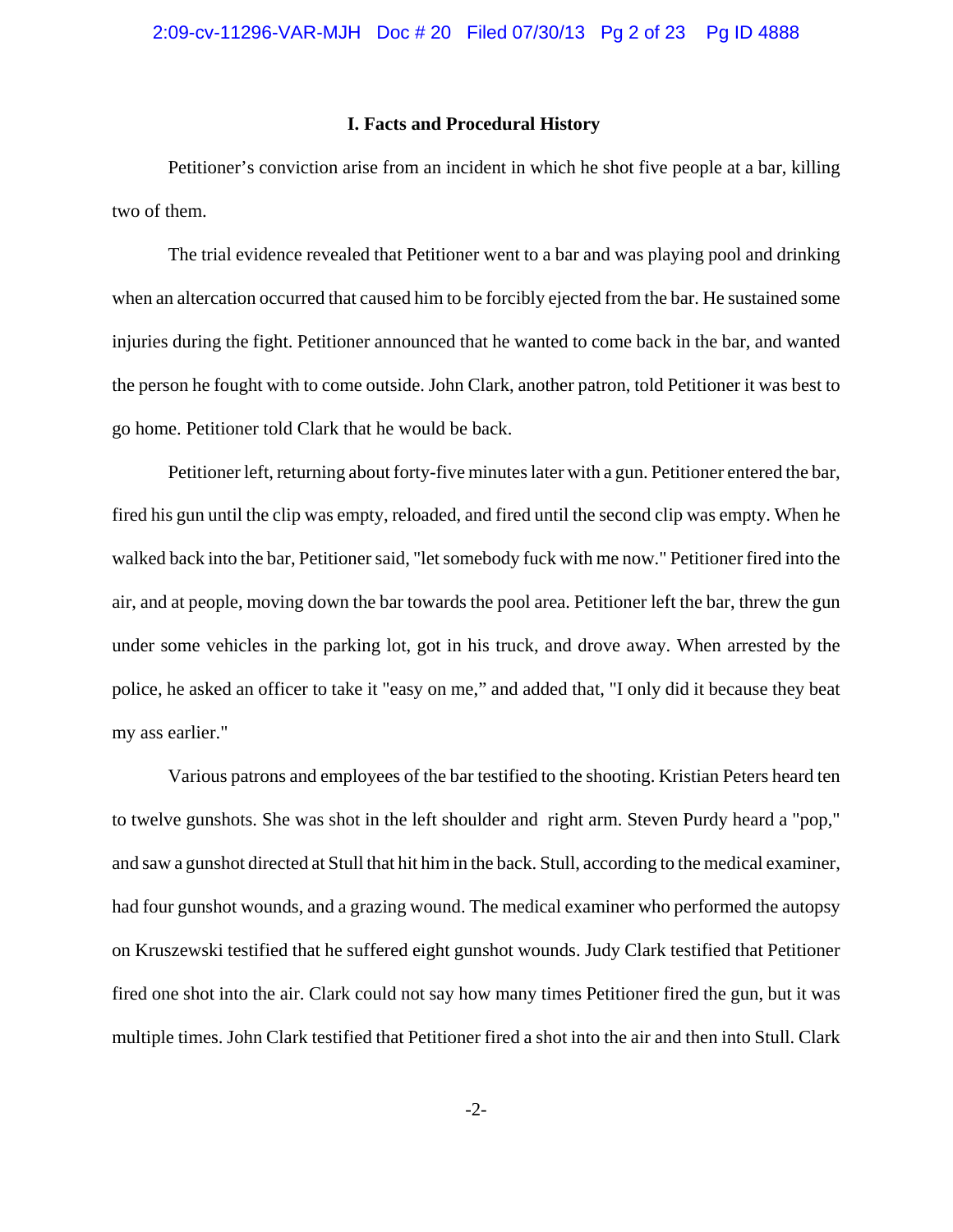#### 2:09-cv-11296-VAR-MJH Doc # 20 Filed 07/30/13 Pg 3 of 23 Pg ID 4889

testified that Petitioner fired more than three shots at Stull, and that Petitioner fired gunshots continually, emptying one clip and then reloading. Uselton testified that Petitioner shot the bar up. Rice heard over twenty gunshots. He saw Petitioner shoot Stull, Kruszewski, and he recalled that Petitioner fired two shots at him. One shot went into the padding of the bar and the other was down toward the bottom of the paneling of the bar.

These are the relevant facts relied upon by the Michigan Court of Appeals, which are presumed correct on habeas review pursuant to 28 U.S.C. § 2254(e)(1). *See Wagner v. Smith,* 581

F.3d 410, 413 ( $6<sup>th</sup>$  Cir. 2009):

Defendant's convictions arise from a December 27, 2002, altercation in which he fatally shot two people and wounded three others. At trial, defendant presented a defense of involuntary intoxication causing legal insanity, claiming his conduct was caused by the effects of the antidepressant drug Prozac. Defendant began taking Prozac approximately two months before the events at issue, and his physician had doubled his dosage just a few days before the incident. At trial, defendant presented Dr. Peter Breggin as an expert witness to support his defense that his violent behavior was caused by the effects of Prozac. Dr. Breggin testified that he specializes in clinical psychopharmacology, the study of how psychiatric drugs affect patients. Dr. Breggin indicated that he had substantial experience testifying at trials involving psychiatric drugs, including selective serotonin reuptake inhibitor (SSRI) drugs, the class of drugs that includes Prozac. Dr. Breggin testified that the Prozac drug defendant was taking both stimulated and depressed defendant, leaving him susceptible to uncontrollable violent urges which prevented defendant from conforming his behavior to the requirements of the law. Dr. Breggin explained that defendant displayed the symptoms of mania and akathisia while on Prozac, which were precursors to the violent episode. FN1

FN1. Mania causes a person to feel very important and intolerant of anything that irritates him, and akathisia is a feeling of restlessness and an urge to be in constant motion.

The prosecutor relied on two experts, Dr. Philip Margolis, a psychiatrist employed by the Wayne County Jail, and Dr. Stephen Norris, a psychologist employed by the Center for Forensic Psychiatry, to rebut defendant's insanity defense. Drs. Margolis and Norris did not give testimony that directly contradicted Dr. Breggin's theory that Prozac may cause some individuals to become aggressive and violent, but both opined that defendant was not legally insane while on Prozac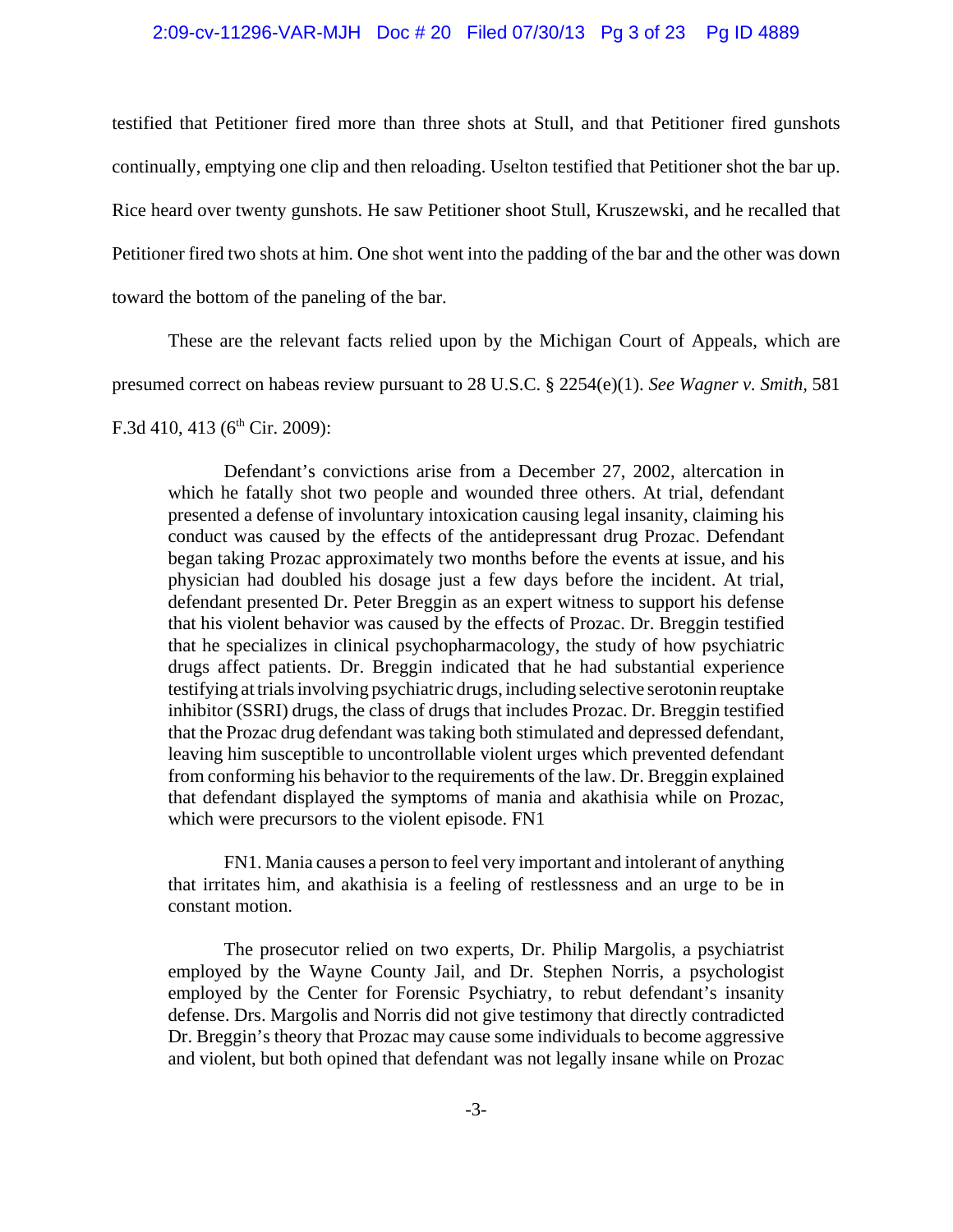because he maintained the capacity to appreciate the wrongfulness of his actions and to conform his actions to the requirement of the law.

*People v. Bernaiche*, No. 261498, 2006 WL 1083596 (Mich. Ct. App. April 25, 2006).

Following Petitioner's conviction and sentence, he filed a direct appeal in the Michigan

Court of Appeals, raising the following claims:

I. The prosecution did not present sufficient evidence at trial to prove that Petitioner acted with premeditation and deliberation.

II. The prosecutor committed misconduct by denigrating Petitioner's affirmative defense of involuntary intoxication caused by the unexpected chemical effects of the prescription medication Prozac.

III. The trial court improperly admitted expert testimony where neither prosecution expert had any experience with respect to the potential chemical effects of Prozac.

IV. The prosecutor failed to disclose a supplemental report prepared by one of its expert witnesses.

V. The prosecutor committed misconduct ridiculing and expressing personal beliefs with respect to the defense's expert witness.

VI. The prosecutor committed misconduct by suggesting: (A) that Petitioner had a prior conviction that did not exist; (B) and that Petitioner should be convicted because of his past alcohol and drug use.

VII. The prosecutor committed misconduct by commenting on Petitioner's exercise of his right to remain silent.

VIII. The trial court failed to give any of Petitioner's proposed supplemental jury instructions relating to involuntary intoxication rising to the level of insanity.

IX. The cumulative effect of the prosecutor's misconduct rendered Petitioner's trial unfair in violation of due process.

X. The cumulative effect of trial errors prejudiced Petitioner and caused an unfair trial.

While Petitioner was pursuing his direct appeal, he filed a motion for a new trial in the trial

court. The motion asserted that the FDA had recently issued a public health advisory that Prozac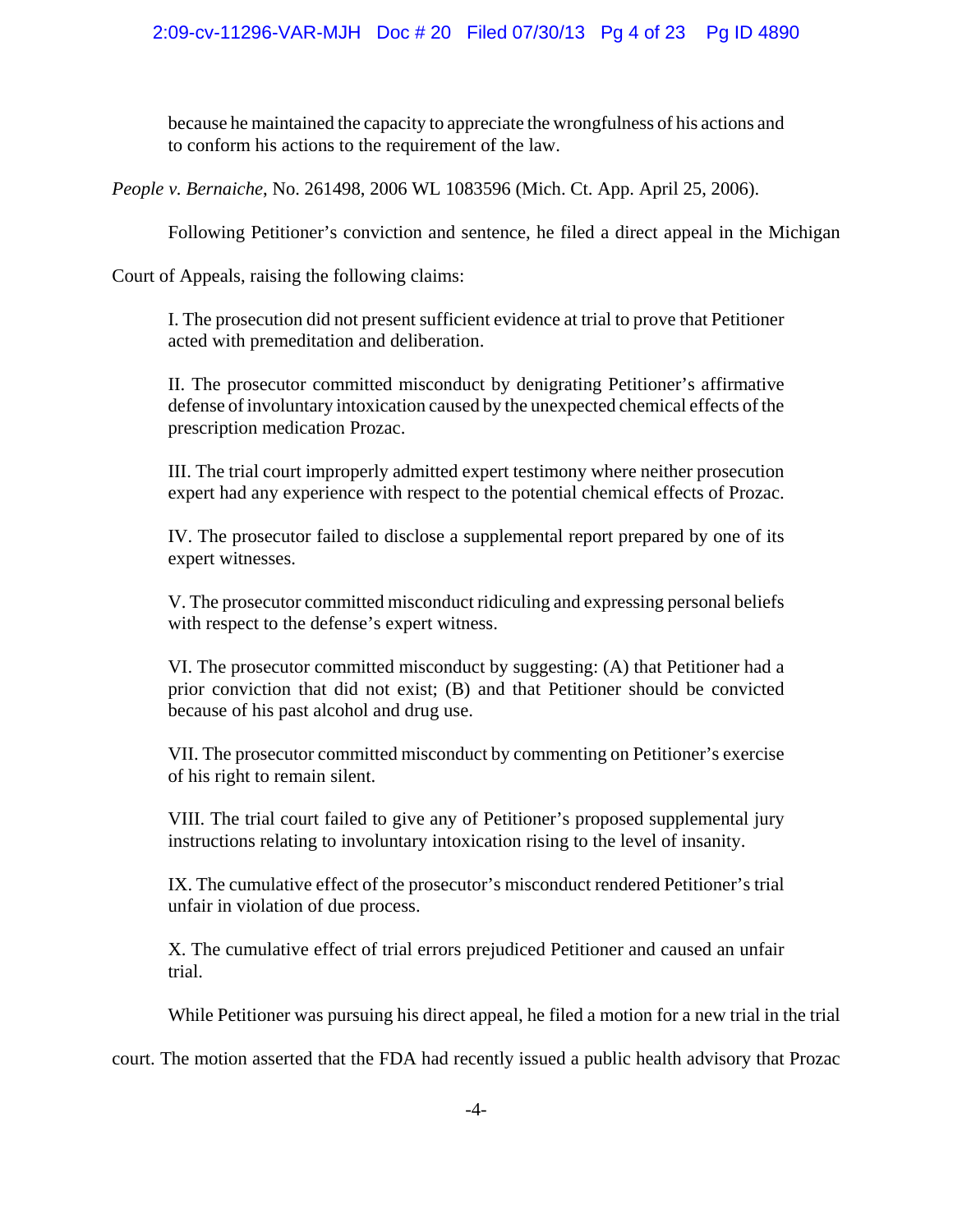#### 2:09-cv-11296-VAR-MJH Doc # 20 Filed 07/30/13 Pg 5 of 23 Pg ID 4891

could cause aggressive or violent behavior, and that based on this new evidence, Petitioner was entitled to a new trial. The motion also alleged that the prosecutor violated a discovery order by failing to timely disclose a supplemental report issued by one of its expert witnesses. The trial court granted the motion for new trial, finding that the prosecutor violated its discovery order. The prosecutor appealed this order.

The Michigan Court of Appeals consolidated the two appeals, and affirmed the grant of a new trial. *Id*. The prosecutor appealed this decision, and the Michigan Supreme Court peremptorily reversed, stating:

in lieu of granting leave to appeal, we REVERSE that part of the judgment of the Court of Appeals that affirmed the trial court's order granting the defendant's motion for new trial. Although the prosecutors violated their discovery obligation by failing to disclose their expert witness's supplemental report, the violation amounted to harmless error.

*People v. Bernaiche*, 480 Mich. 1046 (2008) (table).

The case then returned to the Michigan Court of Appeals for consideration of the other issues

raised by Petitioner. The court of appeals issued an opinion affirming Petitioner's convictions.

*People v. Bernaiche*, No. 261498, 2008 WL 2627600 (Mich. Ct. App. July 3, 2008).

Petitioner then filed an application for leave to appeal in the Michigan Supreme Court, but

the court denied the application because it was not persuaded that the questions presented should

be reviewed. *People v. Bernaiche*, 482 Mich. 1078 (2008) (table).

Petitioner then filed the instant case, and later he filed a motion to stay so that he could return to the state courts to exhaust additional claims. The Court granted the motion, and Petitioner then filed a motion for relief from judgment in the trial court, raising claims regarding a new report on the effects of Prozac and ineffective assistance of trial and appellate counsel.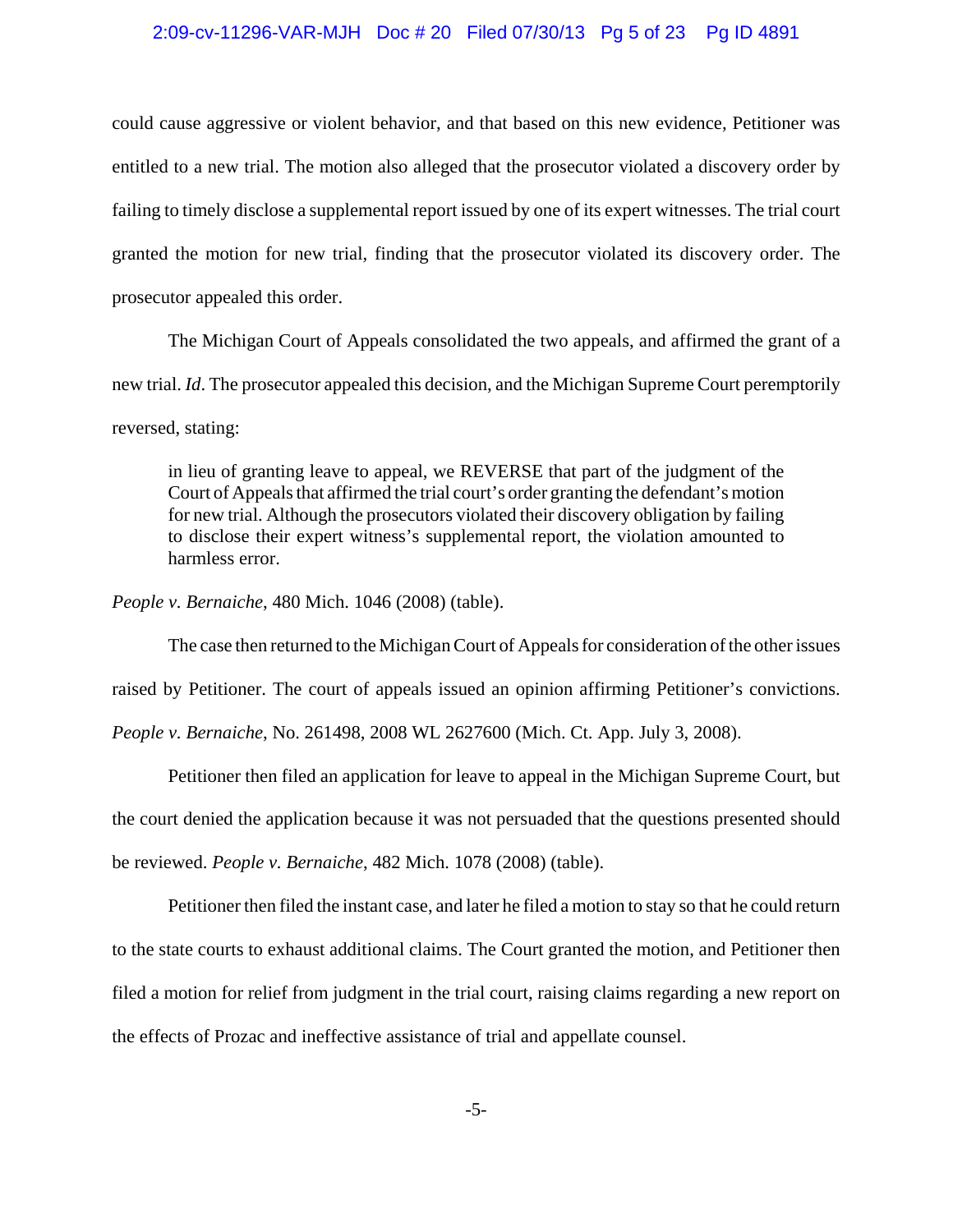#### 2:09-cv-11296-VAR-MJH Doc # 20 Filed 07/30/13 Pg 6 of 23 Pg ID 4892

The trial court issued an opinion and order denying Petitioner's motion for relief from judgment. Petitioner then filed a delayed application for leave to appeal with the Michigan Court of Appeals, but it was denied "for failure to establish entitlement to relief under MICH. CT. R. 6.508(D)." *People v. Smith*, No. 301634 (Mich. Ct. App. September 1, 2011). The Michigan Supreme Court then denied Petitioner's application for leave to appeal with citation to the same court rule. *People v. Smith*, 491 Mich. 885 (2012) (table).

On April 10, 2012 Petitioner returned to this Court and asked that the stay be lifted. This

Court then entered an order lifting the stay. The case is now ready for decision.

## **II. Standard of Review**

Review of this case is governed by the Antiterrorism and Effective Death Penalty Act of 1996 ("AEDPA"). Pursuant to the AEDPA, Petitioner is entitled to a writ of habeas corpus only if he can show that the state court's adjudication of his claims on the merits-

(1) resulted in a decision that was contrary to, or involved an unreasonable application of, clearly established Federal law, as determined by the Supreme Court of the United States; or

(2) resulted in a decision that was based on an unreasonable determination of the facts in light of the evidence presented in the State court proceeding.

28 U.S.C. § 2254(d).

A decision of a state court is "contrary to" clearly established federal law if the state court arrives at a conclusion opposite to that reached by the Supreme Court on a question of law or if the state court decides a case differently than the Supreme Court has on a set of materially indistinguishable facts. *Williams v. Taylor*, 529 U.S. 362, 405-06 (2000). An "unreasonable application" occurs when "a state court decision unreasonably applies the law of [the Supreme Court] to the facts of a prisoner's case." *Id*. at 409. A federal habeas court may not "issue the writ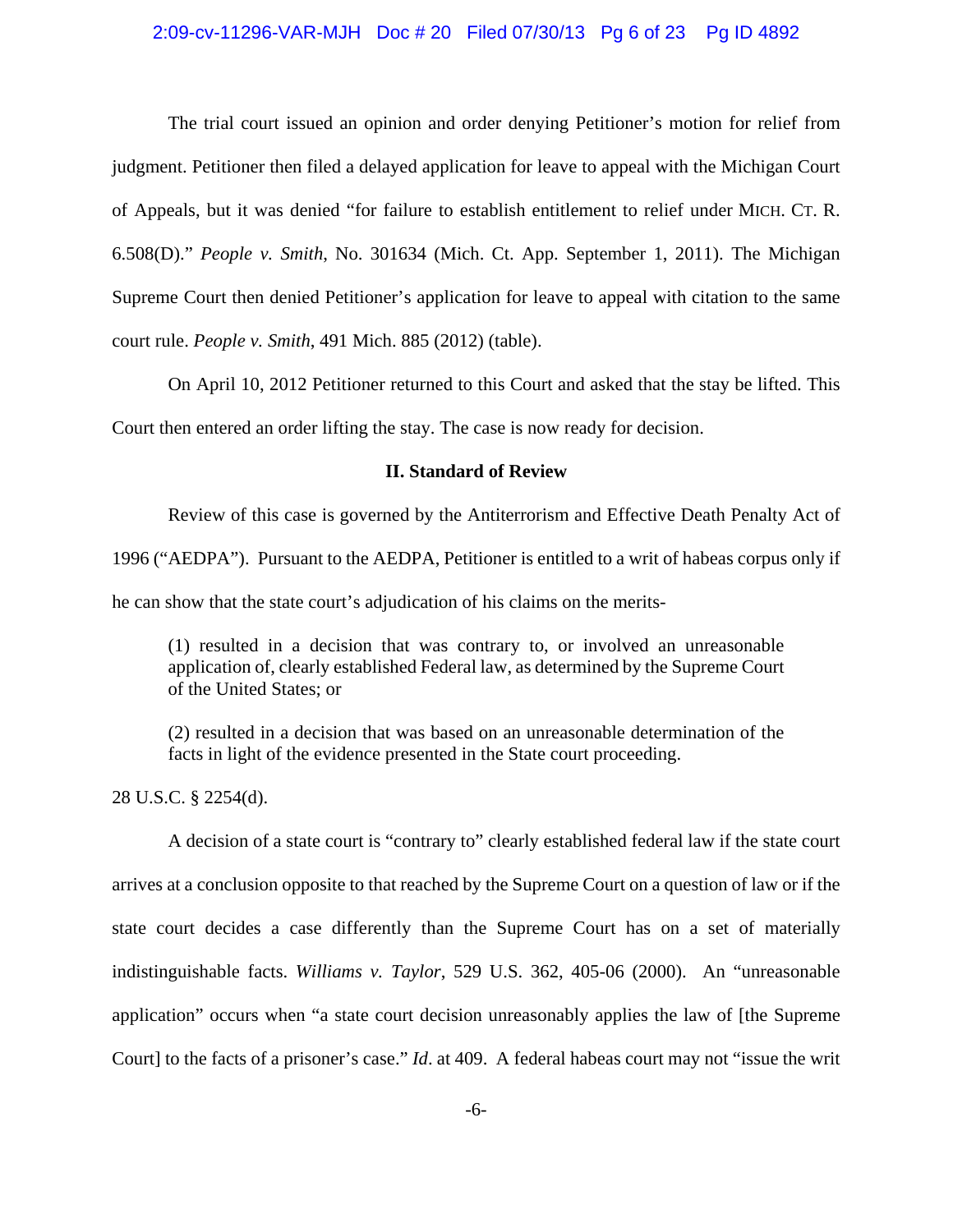#### 2:09-cv-11296-VAR-MJH Doc # 20 Filed 07/30/13 Pg 7 of 23 Pg ID 4893

simply because that court concludes in its independent judgment that the relevant state court decision applied clearly established federal law erroneously or incorrectly." *Id*. at 410-11.

The Supreme Court explained that "[a] federal court's collateral review of a state court decision must be consistent with the respect due state courts in our federal system." *Miller-El v. Cockrell*, 537 U.S. 322, 340 (2003). The "AEDPA thus imposes a 'highly deferential standard for evaluating state-court rulings,' and 'demands that state-court decisions be given the benefit of the doubt.'" *Renico v. Lett*, 130 S.Ct. 1855, 1862, 176 L. Ed. 2d 678 (2010)((*quoting Lindh v. Murphy*, 521 U.S. 320, 333, n. 7 (1997); *Woodford v. Visciotti*, 537 U.S. 19, 24 (2002) (per curiam)). "[A] state court's determination that a claim lacks merit precludes federal habeas relief so long as 'fairminded jurists could disagree' on the correctness of the state court's decision." *Harrington v. Richter*, 131 S.Ct. 770, 786 (2011)(*citing Yarborough v. Alvarado*, 541 U.S. 652, 664 (2004)). The Supreme Court has emphasized "that even a strong case for relief does not mean the state court's contrary conclusion was unreasonable." *Id*. (*citing Lockyer v. Andrade*, 538 U.S. 63, 75 (2003). Furthermore, pursuant to  $\S 2254(d)$ , "a habeas court must determine what arguments or theories supported or...could have supported, the state court's decision; and then it must ask whether it is possible fairminded jurists could disagree that those arguments or theories are inconsistent with the holding in a prior decision" of the Supreme Court. *Id.* "[I]f this standard is difficult to meet, that is because it was meant to be." *Harrington*, 131 S. Ct. at 786.

Although 28 U.S.C. § 2254(d), as amended by the AEDPA, does not completely bar federal courts from relitigating claims that have previously been rejected in the state courts, it preserves the authority for a federal court to grant habeas relief only "in cases where there is no possibility fairminded jurists could disagree that the state court's decision conflicts with" the Supreme Court's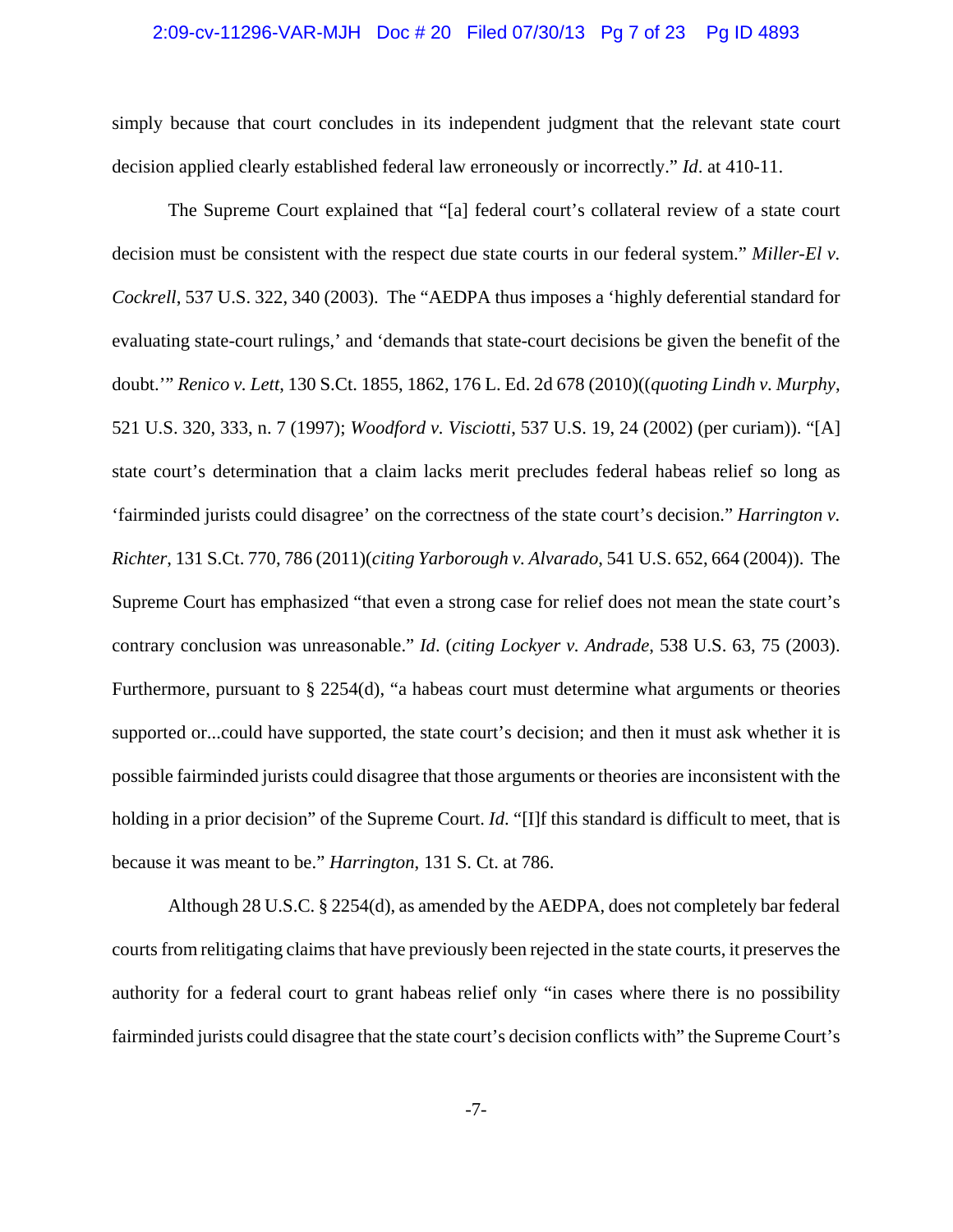#### 2:09-cv-11296-VAR-MJH Doc # 20 Filed 07/30/13 Pg 8 of 23 Pg ID 4894

precedents. *Id*. Indeed, "Section 2254(d) reflects the view that habeas corpus is a 'guard against extreme malfunctions in the state criminal justice systems,' not a substitute for ordinary error correction through appeal." *Id.* (*citing Jackson v. Virginia*, 443 U.S. 307, 332, n. 5 (1979))(Stevens, J., concurring in judgment)). Therefore, in order to obtain habeas relief in federal court, a state prisoner is required to show that the state court's rejection of his claim "was so lacking in justification that there was an error well understood and comprehended in existing law beyond any possibility for fairminded disagreement." *Id.*, at 786-787.

#### **III. Analysis**

#### **A. Prosecutorial Misconduct**

Most of the claims Petitioner enumerates in his petition allege that the prosecutor committed acts of misconduct that rendered his trial fundamentally unfair. The United States Supreme Court has made clear that prosecutors must "refrain from improper methods calculated to produce a wrongful conviction." *Berger v. United States*, 295 U.S. 78, 88 (1935). To prevail on a claim of prosecutorial misconduct, a habeas petitioner must demonstrate that the prosecutor's conduct or remarks "so infected the trial with unfairness as to make the resulting conviction a denial of due process." *Donnelly v. DeChristoforo*, 416 U.S. 637, 643 (1974); *see also Darden v. Wainwright*, 477 U.S. 168, 181(1986) (citing *Donnelly*); *Parker v. Matthews*, U.S. , 132 S. Ct. 2148, 2153, 183 L. Ed. 2d 32 (2012) (confirming that *Donnelly/Darden* is the proper standard). The Court finds that none of Petitioner's prosecutorial misconduct claims entitles him to habeas relief.

## **1. Comments Disparaging Involuntary Intoxication Defense**

Petitioner's first claim asserts that the prosecutor attacked the validity of involuntary intoxication due to the ingestion of Prozac as a defense. The Sixth Circuit has applied Supreme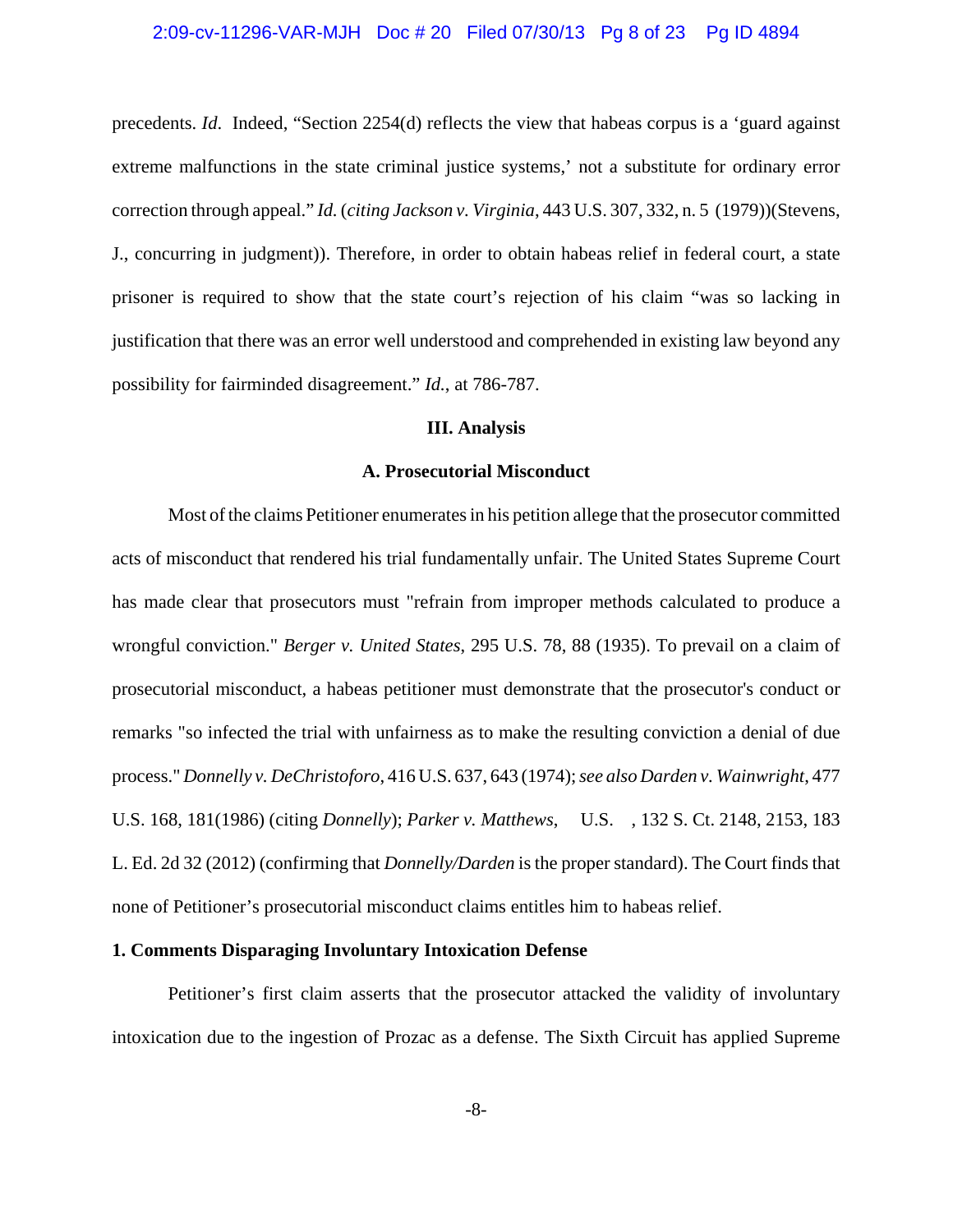#### 2:09-cv-11296-VAR-MJH Doc # 20 Filed 07/30/13 Pg 9 of 23 Pg ID 4895

Court precedent from *Donnelly* and *Darden* in considering whether a prosecutor's denigration of the legally viable defense of insanity constituted prosecutorial misconduct. See *Gall v. Parker*, 231 F.3d 265, 311-312 (6th Cir. 2000); overruled on other grounds by *Bowling v. Parker*, 344 F.3d 487, 501 n.3 (6th Cir. 2003). During closing argument, the prosecutor in *Gall* significantly misrepresented the psychological evidence and disparaged the possibility that psychological evidence may ever be worthy of belief. *Id*. at 312-13.

The prosecutor also warned that Gall would go free if found not guilty for reason of insanity.

During his closing, the prosecution stated:

Now folks are we going to turn [Gall] loose on society by reason of insanity[?]" J.A. at 1588-89. Seconds later, he repeated: Gall "cannot escape the ends of justice by retreating within the safety of his own skull!" J.A. at 1589. At another point, the [prosecutor] stated that if the jury were to believe Dr. Toppen's testimony, "then turn him loose.

*Id*. at 315.

The Sixth Circuit found that the prosecutor's remarks "comprised part of a broader strategy of improperly attacking Gall's insanity defense by criticizing the very use of the defense itself, rather than addressing its evidentiary merits head on." *Gall*, 231 F.3d at 313. The court noted that "[c]ourts have long castigated prosecutors when their efforts to rebut an insanity defense constitute no more than an attack on the rationale and purpose of the insanity defense itself." *Id*. In reaching its conclusion that the prosecutor's remarks violated due process, the *Gall* court recognized that, in a case raising the insanity defense, a prosecutor is entitled to vigorously attack the defense. However,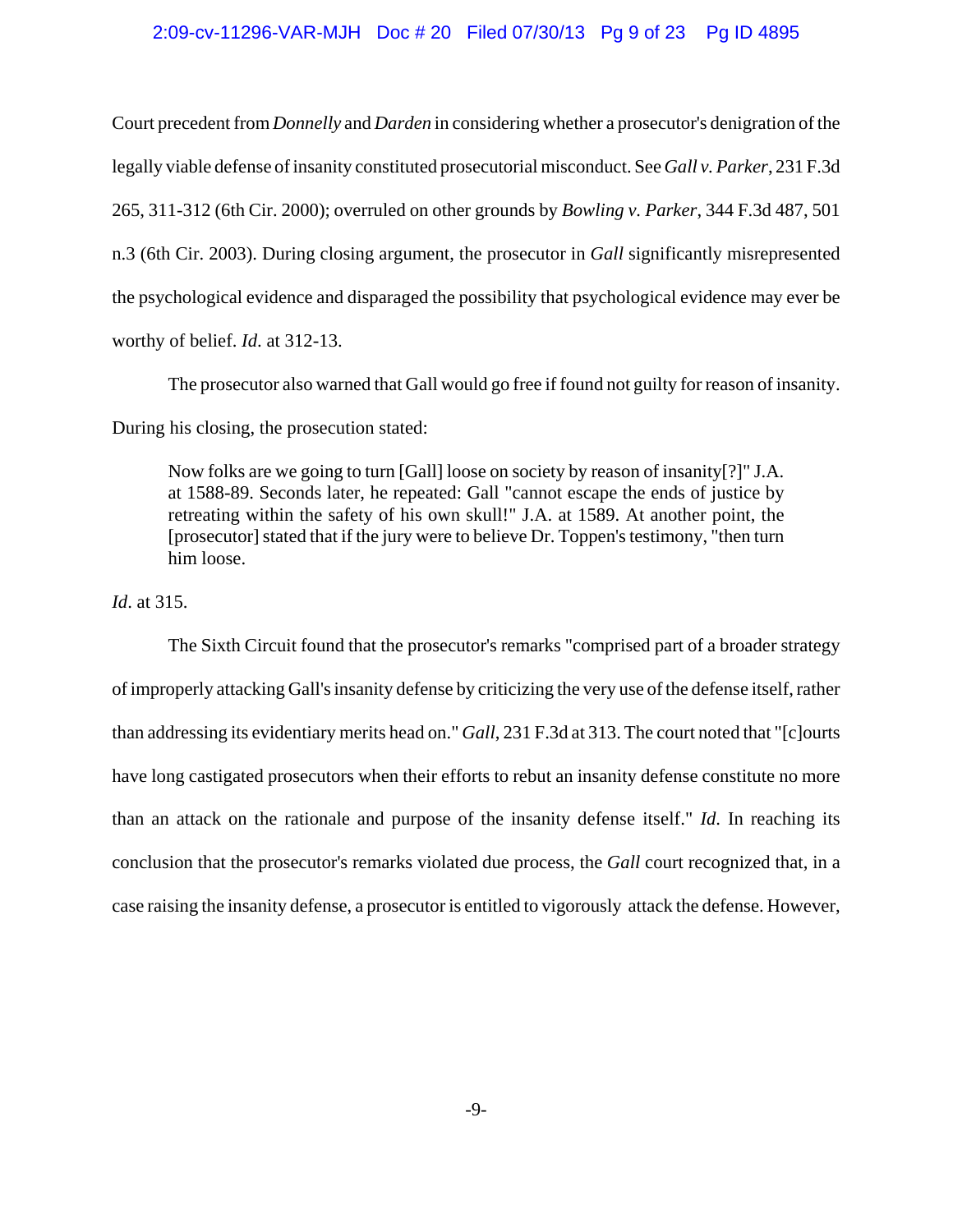because ours is a system of law, the arsenal available to a prosecutor to achieve that legitimate goal is limited to arguments rooted in properly introduced evidence and testimony rather than words and tactics designed to inflame passions, air unsubstantiated prosecutorial beliefs, and downplay the legitimacy of a legally recognized defense.

Id. at 316. In light of the extensiveness of the prosecutor's comments and his suggestion that the defendant would go free if found not guilty, the court granted habeas corpus relief. *Id.*

This case does not present the same type of egregious conduct that occurred in *Gall*. Petitioner refers to several specific examples of the prosecutor attacking his defense. During opening statement, the prosecutor stated "I want you to consider the details of this case. Not silliness. The details of this case." T 1/22/04, 28. During cross-examination of the defense expert witness, the prosecutor referred to the expert's theory as "Prozac made him do it." T 2/11/04, 169, 177, and 188; T 2/11/04, 109. During a motion hearing held outside the presence of the jury, the prosecutor referred to the defense as consisting of "junk science," and as a "spurious defense." T 2/11/04, 19.

None of the examples relied upon by Petitioner constituted an attack upon the use of an involuntary intoxication defense in itself. The reference to "silliness" in the opening statement was not a clear reference to the use of the defense in itself, nor did it ask the jury to ignore any evidence. In fact, the term was contrasted with the prosecutor's request to the jury to look at the details of the case. Characterizing the defense expert's opinion as "Prozac made him do it," was not disparaging. It gave the prosecutor a roughly accurate short-hand manner to word his questions during crossexamination. The defense expert, in fact, opined that the Prozac was a significant cause of Petitioners's violent outburst. Lastly, the references to "junk science" and a "spurious defense" occurred outside the presence of the jury and, therefore, could not have had any impact on the trial.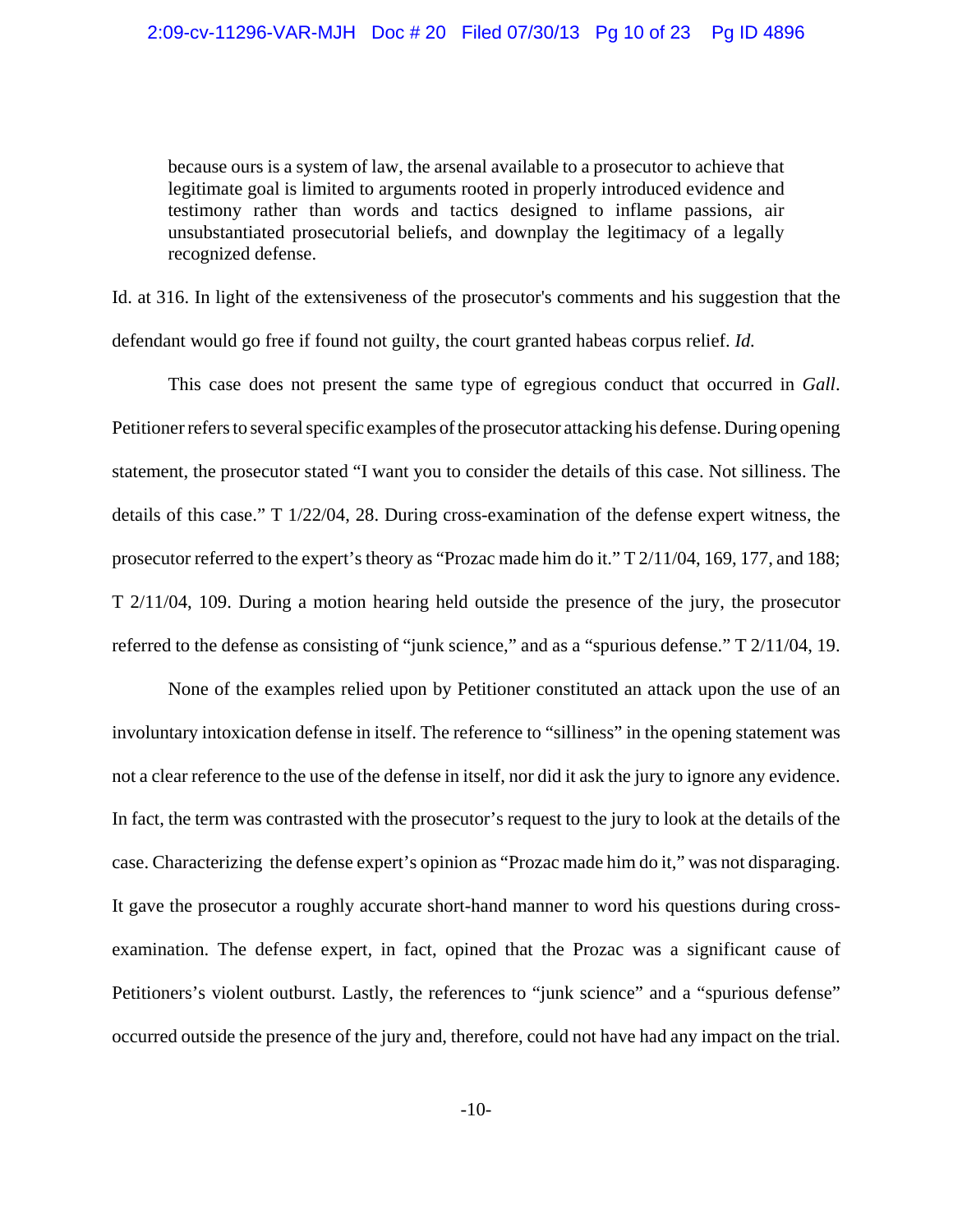#### 2:09-cv-11296-VAR-MJH Doc # 20 Filed 07/30/13 Pg 11 of 23 Pg ID 4897

Moreover, the Court reviewed the prosecutor's closing argument. There, the prosecutor did not attack the nature of the defense. Rather, the argument focused on the facts surrounding the shootings, which the prosecutor used to suggest that Petitioner acted with premeditation and deliberation. The prosecutor only turned to the defense during the last few pages of the argument. T 2/17/04, 108-112. He argued that the facts of the case refuted the suggestion that Petitioner was mentally ill. He argued that the defense expert was too dismissive of the reports that disagreed with his opinion, and he noted that the defense expert conceded that humiliation and shame also caused Petitioner to shoot the victims. In other words, the prosecutor did not improperly attack the use of Petitioner's involuntary intoxication defense as Petitioner claims, but argued that he had not shown by a preponderance of the evidence that the shootings were the result of involuntary intoxication caused by Prozac.

Accordingly, Petitioner has not demonstrated entitlement to habeas relief based on this claim.

### **2. Comments Disparaging Defense Expert Witness**

Petitioner's third claim asserts that the prosecutor unfairly disparaged the defense expert. He asserts that the prosecutor unfairly characterized the expert as a "crusader" against Prozac, and that he had devoted a substantial amount of time in studying and discrediting the drug. The prosecutor suggested that the defense expert's opinions regarding Prozac and psychiatric medications were his alone and were not widely shared by other professionals. Petitioner argues that the prosecutor also suggested without foundation that during another trial the defense expert was not qualified as an expert witness.

The Court reviewed the statements in question. First, Petitioner's characterization of the record leaves something to be desired. The defense expert admitted during voir dire that he had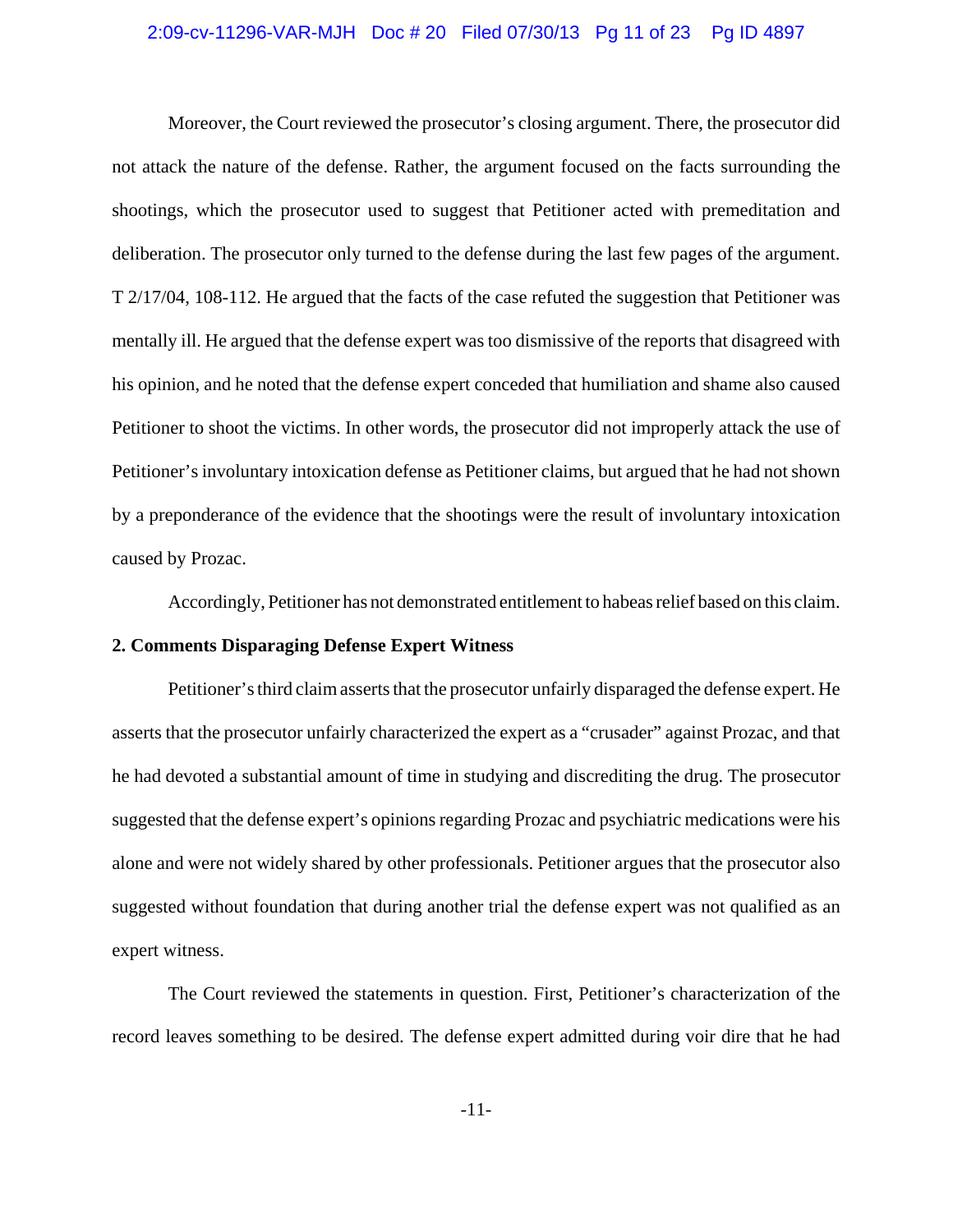#### 2:09-cv-11296-VAR-MJH Doc # 20 Filed 07/30/13 Pg 12 of 23 Pg ID 4898

failed to be qualified as an expert on four occassions. He also admitted to instances where other courts had found that he was "blinded by bias." He admitted that he was not board certified and that he did not have any hospital privileges. The Court finds that the thrust of the complained of statements was a proper effort by the prosecutor to show that the defense expert was biased. The prosecutor's questions and statements suggested that the expert's professional life was largely devoted to attacking the safety of drugs such as Prozac, and, therefore, that the jury had reason to doubt his veracity. Read in context, the comments were proper and did not render Petitioner's trial fundamentally unfair.

## **3. Suggestion Petitioner Had Committed Prior Acts of Violence**

Petitioner's fourth claim asserts that the prosecutor unfairly suggested that Petitioner committed acts of violence on three occassions prior to taking any Prozac in which the police were called. During cross-examination of the defense expert, the prosecutor referred to three police reports indicating a police response to domestic incidents involving Petitioner. The prosecutor suggested that since these incidents occurred prior to the time he was prescribed Prozac, it was not the drug that made him a violent person. The expert responded by noting that it was Petitioner who called the police on two of the occasions, complaining that his girlfriend had assaulted him. Petitioner argues that the questions nevertheless unfairly suggested a violent past when no such evidence was presented. The Michigan Court of Appeals found that the questioning was proper; no misconduct occurred.

In *People v. Musser*, 53 Mich. App. 683 (1974), the Michigan Court of Appeals held that testimony of prior arrests, convictions, and antisocial conduct is ordinarily not admissible, but is admissible for purpose of determining question of sanity, once questioned. Here, one of the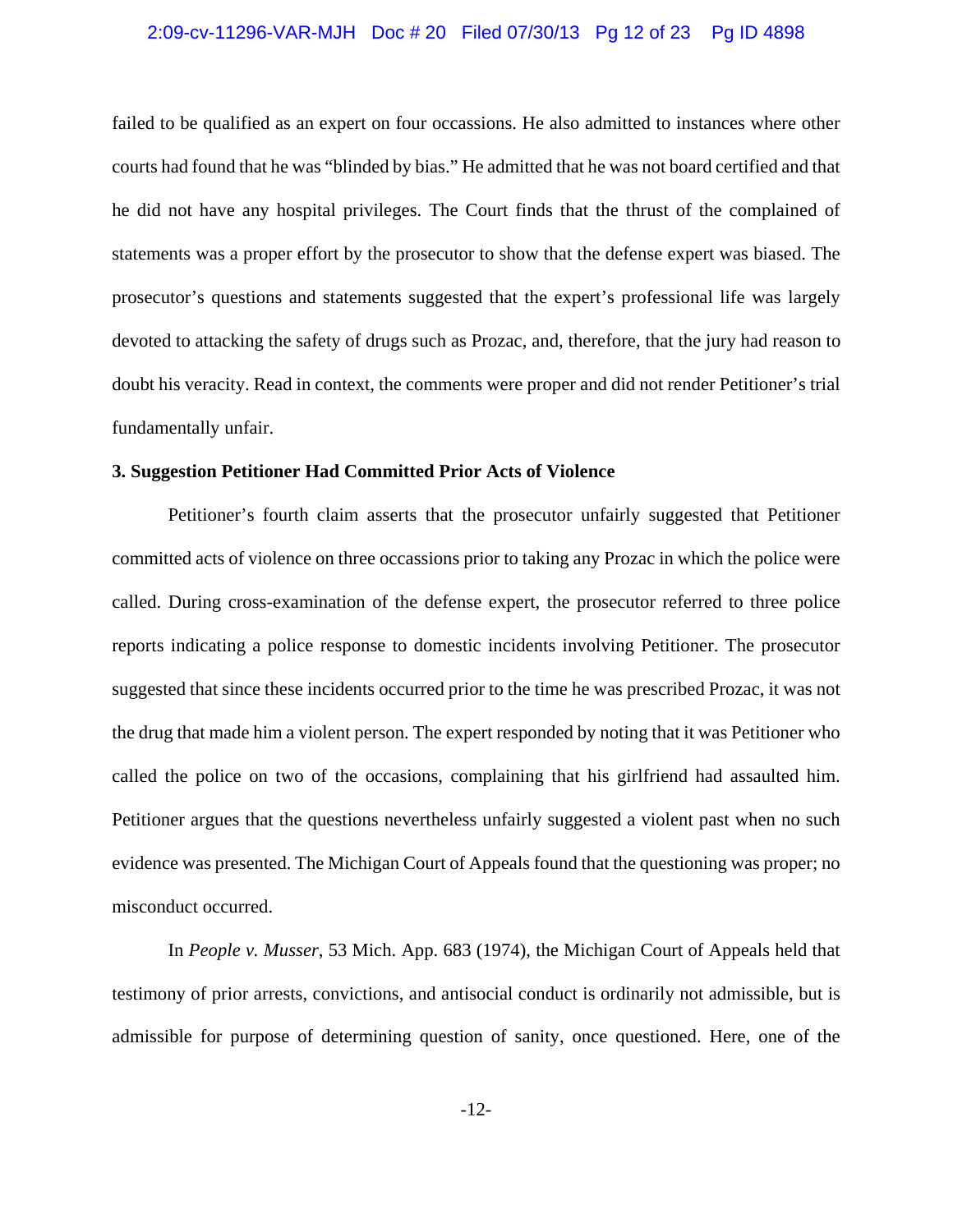#### 2:09-cv-11296-VAR-MJH Doc # 20 Filed 07/30/13 Pg 13 of 23 Pg ID 4899

prosecutor's expert witnesses, Dr. Margolis, testified about Petitioner's prior police contacts. Dr. Margolis testified that one or two contacts involved Petitioner's girlfriend Audette and portrayed them, at a minimum as "mutual combatants:

They argued a lot between June and December of 2002 and there were several breakups. . . .I think the first police report was in August. At any rate, it had to do with arguments with Audette. And there were two others later on in October or something like that, whereby they both had bruises, there was some physical fighting. And then one time when Audette apparently wouldn't leave Chris' apartment and she was kicked out of the apartment and she broke a window and there was–there was a good deal of, at least verbal argument at that time.

#### Tr. 02/11/04, 96.

Dr. Margolis also testified to an incident occurring four days before Petitioner began Prozac therapy. There was an altercation with a friend in a bar. Margolis thought they might have been arguing over a girl. Petitioner and his friend ended up at Petitioner's house where they fought on the lawn. Petitioner admitted he was brandishing a cue stick, but the police report identified the weapon as a pipe. All parties decided not the seek charges. Tr. 02/11/05, 97.

Accordingly, there was a foundation for the prosecutor's characterization of the contents of the police reports. Defense counsel could have, but chose not to, explore the exact contents of the reports. The prosecution was permitted under state law to elicit testimony regarding prior anti-social behavior. The prosecutor allowed the defense expert to give mitigating explanations for the conduct described in the police contacts, and he did so in some lengthy answers. Tr. 02/05/04, 193-197. Simply put, there was no misconduct on the part of the prosecutor. Therefore, this claim does not provide a basis for habeas relief.

#### **4. Reference to Petitioner's Prior Use of Alcohol and Drugs**

Petitioner's fifth claim asserts that the prosecutor unfairly referred to Petitioner's prior use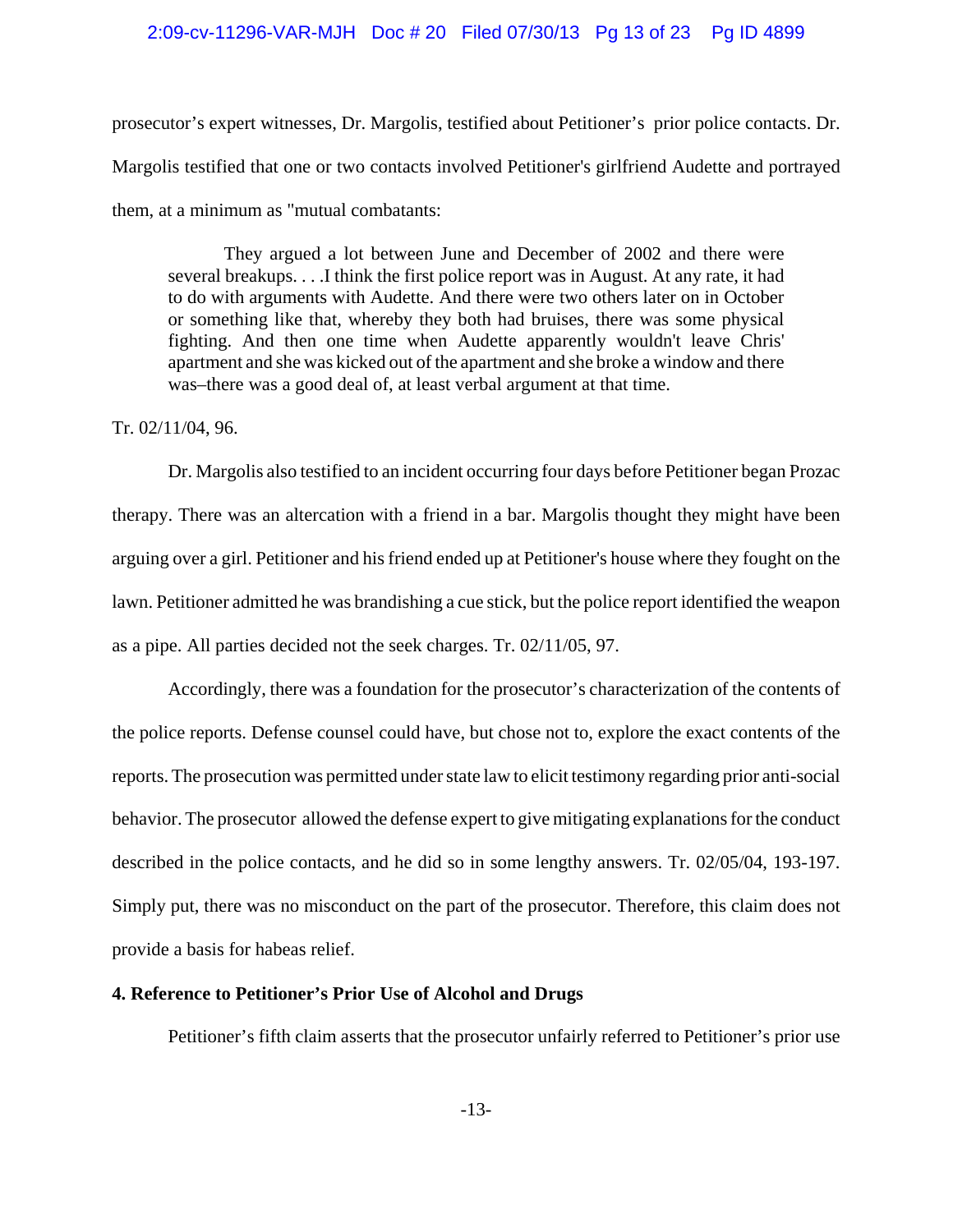#### 2:09-cv-11296-VAR-MJH Doc # 20 Filed 07/30/13 Pg 14 of 23 Pg ID 4900

of drugs and alcohol. The prosecutor theorized that if Petitioner was intoxicated on the night of the shooting, it was due to the voluntary use of alcohol not Prozac.

Evidence to support this theory was relevant under state law. Under Mich. Comp. Law § 768.21a(2), "[a]n individual who was under the influence of voluntarily consumed or injected alcohol or controlled substances at the time of his or her alleged offense is not considered to have been legally insane solely because of being under the influence of the alcohol or controlled substances."

The prosecutor presented evidence, pursuant to this rule, that Petitioner was both an alcoholic and a drug abuser. Dr. Stephen Norris, with the Center for Forensic Psychiatry, evaluated Petitioner. Petitioner indicated to Norris a history of alcohol abuse, alcohol-induced blackouts, experienced DTs, and would drink to aid in falling asleep. Petitioner reported drinking every day the week before this incident happened, five to six beers, or up to a half of a fifth of hard liquor. Petitioner said the alcohol made him feel better about himself, made him feel capable of anything, and feel indestructible. Petitioner reported that on that night, he drank a beer and took a Vicodin at his house, and then five or six beers and three shots at the bar. Tr. 02/17/04, 7-14.

Dr. Phillip Margolis reviewed the reports relevant to Petitioner and interviewed him. Margolis took Petitioner's history, including pre-Prozac counseling, arguments, and fights. Petitioner told Margolis that he had been drinking on the day of this incident–three or four beers, and a couple of "lemon drops." He said that he had a drinking problem and admitted that he took one Vicodin on the day of the occurrence because he wanted to get high because he was angry that day. Tr. 02/10/04, 91-107.

Dr. Michelle Hages testified that Petitioner told her that he was drinking daily, and drinking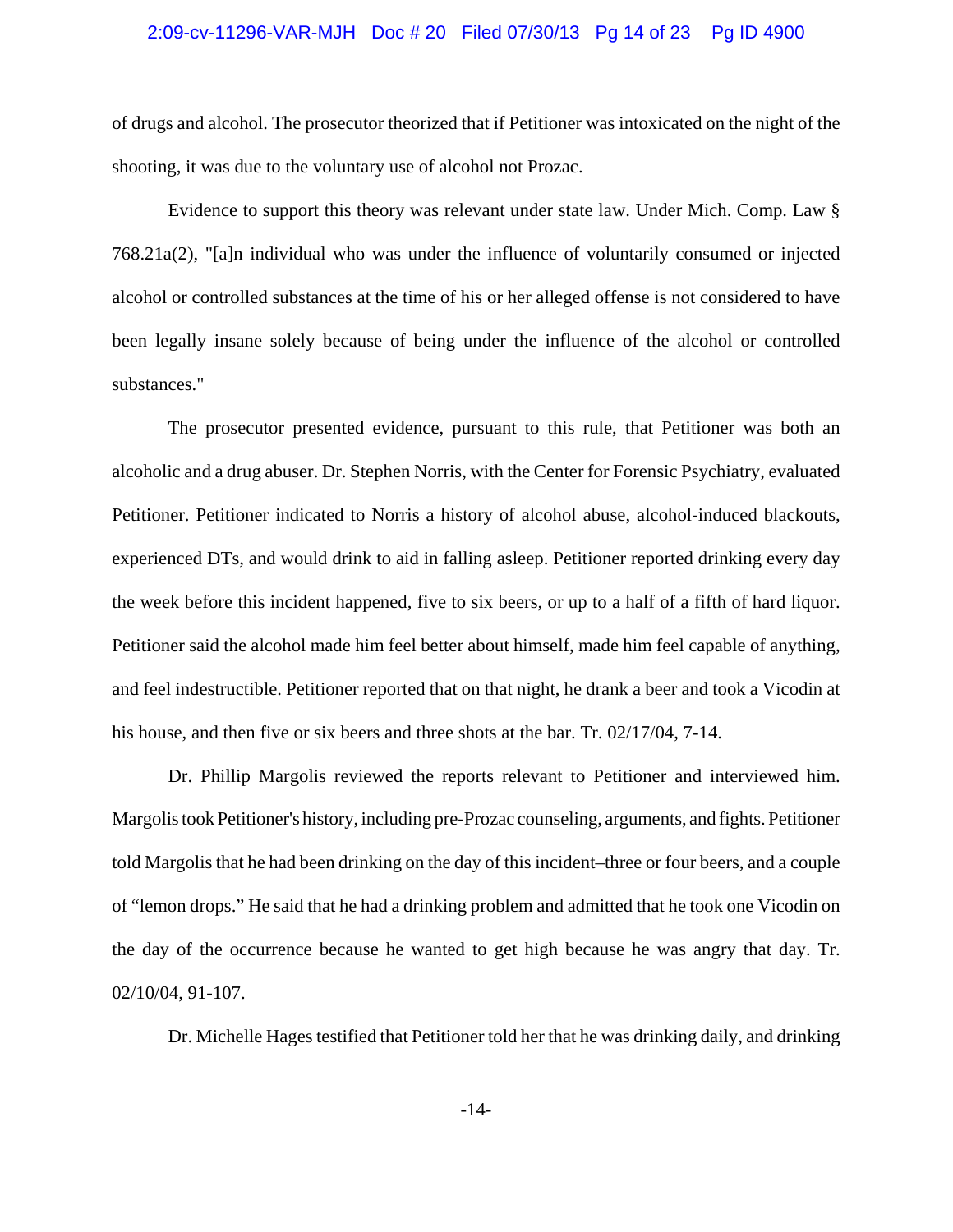#### 2:09-cv-11296-VAR-MJH Doc # 20 Filed 07/30/13 Pg 15 of 23 Pg ID 4901

quite a bit–to the point of intoxication. Police Officer Steven Mercure testified that he arrested Petitioner. Mercure opined that Petitioner smelled of intoxicants when he took him into custody. Mercure did not believe, however, that Petitioner was intoxicated. Steven Purdy testified that Petitioner acted like he had consumed some alcoholic beverages when the altercation began. Micah Buchin thought Petitioner had one drink.

Based on this testimony, it was appropriate for the prosecutor to attack the involuntary intoxication defense by referring to Petitioner's prior alcohol use and his use on the day of the shooting. There was no misconduct.

### **5. Comment on Petitioner's Decision not to Testify**

Petitioner's sixth claim asserts that the prosecutor committed misconduct by commenting on Petitioner's choice not to testify at trial.

In *Griffin v. California*, 380 U.S. 609 (1965), the Supreme Court held that "the Fifth Amendment. . . forbids either comment by the prosecution on the accused's silence or instructions by the court that such silence is evidence of guilt." *Id*. at 615.

During the questioning of Petitioner's mother, the prosecutor stated: "And Mr. Bernaiche, he obviously is in a better position to decide or to tell us as to, you know, how many pills he was taking, et cetera, etcetera, correct?" The defense immediately objected. Tr. 02/4/04, 29. The trial judge sent the jury out, listened to the tape of the statement, and then the trial court adjourned for the day, informing the attorneys she would address the issue the next day.

The next morning, Petitioner's counsel asked for a curative instruction rather than a mistrial:

Considerable time was spent yesterday grappling with an issue that we believe was purposely put into play by the prosecution, specifically the question by the prosecutor that intimated that Mr. Bernaiche could tell us about how many pills he took, etc., etc. And that's in our judgment, a very clear violation of his constitutional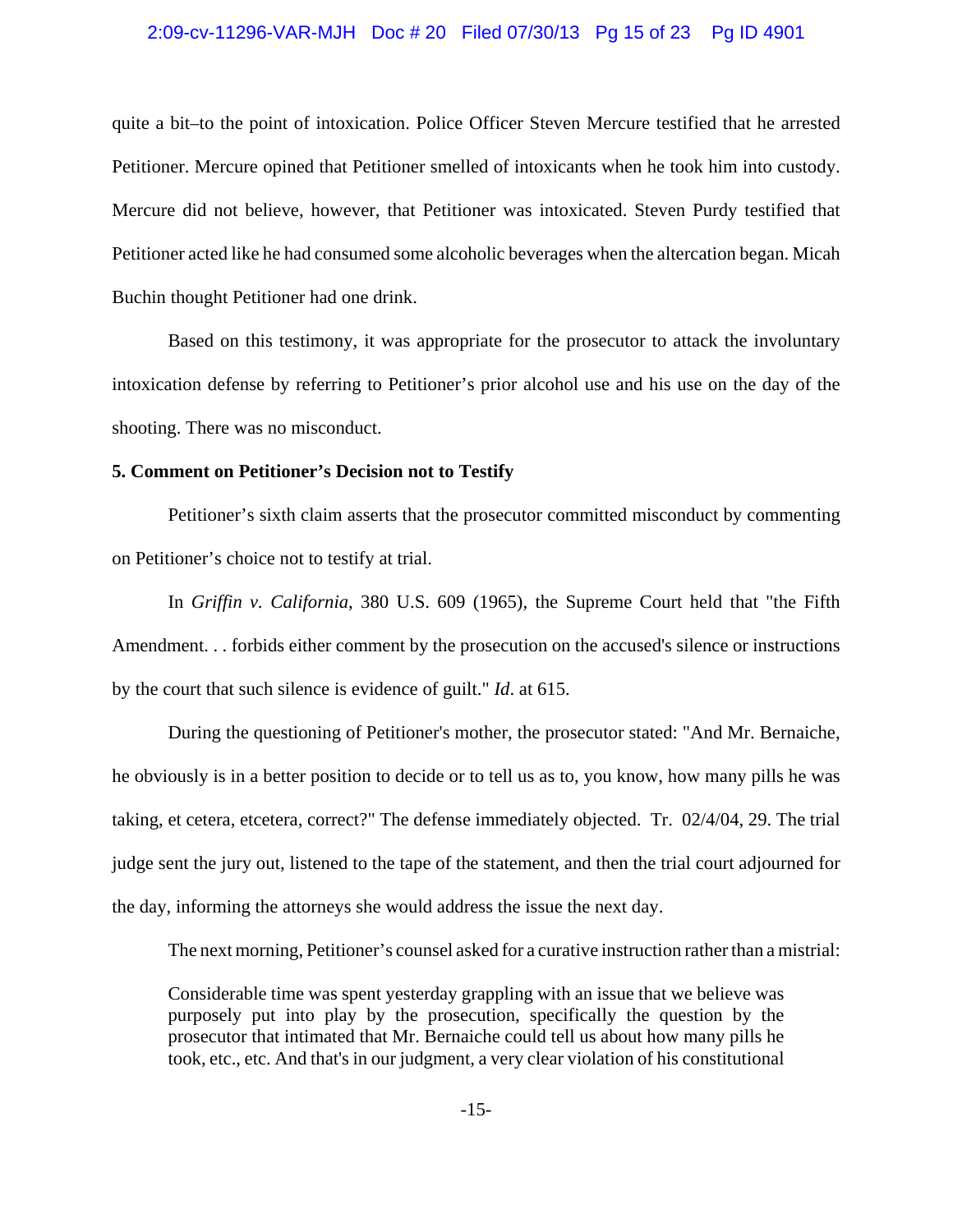right to remain silent, but under the federal constitution and under the Michigan statute.

 $*$  \* \* \*

Notwithstanding that, it's a curative instruction that we've asked for. We have filed a pleading with the Court in that regard. We've discussed it in chambers with the Court. And the pleading reflects Mr. Bernaiche's signature as agreeing that this is the appropriate way to proceed.

Tr. 02/5/04, 40-41.

The trial court stated:

The defendant has decided, for strategy reasons, if I understand it, that while they view the statement, the question as a grounds for mistrial, the Court is not going to reach a ruling in that matter inasmuch as they have requested a curative instruction rather than the Court hearing further argument on and further law presented.

Id. 42. When the jury returned, the trial court gave a cautionary instruction. Id. 45.

After he was convicted, Petitioner decided that the cautionary instruction was insufficient,

and argued that he was entitled to a mistrial. The Michigan Court of Appeals found that Petitioner

waived the issue and extinguished any error by deciding not to ask for a mistrial.

 One who intentionally relinquishes or waives a known right may not subsequently seek appellate review of a claimed deprivation of that right, because his waiver extinguishes any error. *United States v. Olano*, 507 U.S. 725, 730-34 (1993). One who waives his [or her] rights under a rule may not then seek appellate review of a claimed deprivation of those rights, for his waiver has extinguished any error. *Id*. at 731. Forfeiture is "the failure to make the timely assertion of a right" and, unlike waiver, forfeiture does not extinguish an error. *Id*. at 732. The court need not directly address the issue to the defendant, nor is defendant required to personally waive objection. The waiver must, however, arise out of voluntary affirmative conduct—it must be an intentional relinquishment or abandonment. *Id.*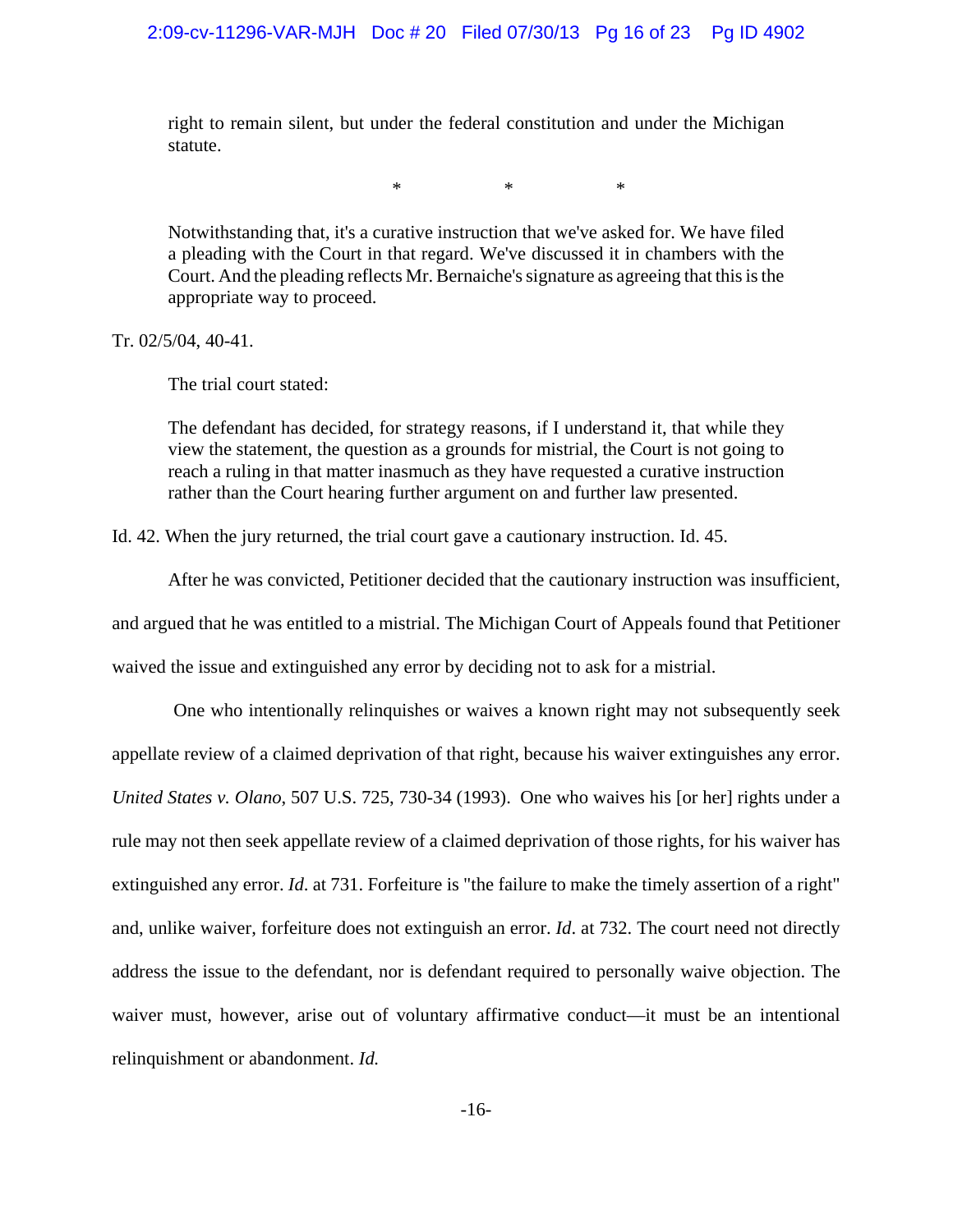#### 2:09-cv-11296-VAR-MJH Doc # 20 Filed 07/30/13 Pg 17 of 23 Pg ID 4903

Here, the record shows voluntary affirmative conduct on behalf of Petitioner to waive this claim. Defense counsel immediately objected to the improper question, and the trial court adjourned the trial to give Petitioner time to decide on what sort of remedy for the error he sought. Petitioner decided on a curative jury instruction rather than a mistrial. Petitioner personally signed his name to a document seeking this remedy. This conduct extinguished any error. Therefore , the Court of Appeals properly decided that this claim was waived at trial.

## **6. Concealment of Expert Witness Report**

Petitioner's seventh and eighth claims assert that the prosecutor withheld a supplemental report submitted by one of it's experts, Dr. Margolis. The existence of the report was discovered during trial, and as a result, the trial court limited the testimony Dr. Margolis. After conviction, the trial court granted Petitioner a new trial due to the prosecutor's violation of the discovery order.

The Court reviewed the report. It summarizes scientific studies regarding the side-effects of drugs such as Prozac. It noted a small group of subjects who experienced mania or agitative effects, but the conclusion of the report supported the prosecutor's position that Prozac was not the cause of the shootings:

Thus, although it is true that in a small proportion of cases, SSRI medication may cause mania, hypomania, or akathisia, it would be misleading to attribute Christopher Bernaiche's behavior to these factors, since he had no symptoms of the above conditions. Furthermore, our review of the current literature on treatment with SSRIs in patients who did not have those symptoms, there is no indication of increased aggression or violent behavior. On the contrary, the majority of the current scientific literature on this subject reports decreases in such irritability, aggression, and violence in patients treated with SSRI medications.

After the trial court and Michigan Court of Appeals found that the failure of the prosecutor to timely disclose this report to Petitioner entitled him to a new trial, the Michigan Supreme Court found that Petitioner was not entitled to relief because any error was harmless. This Court agrees.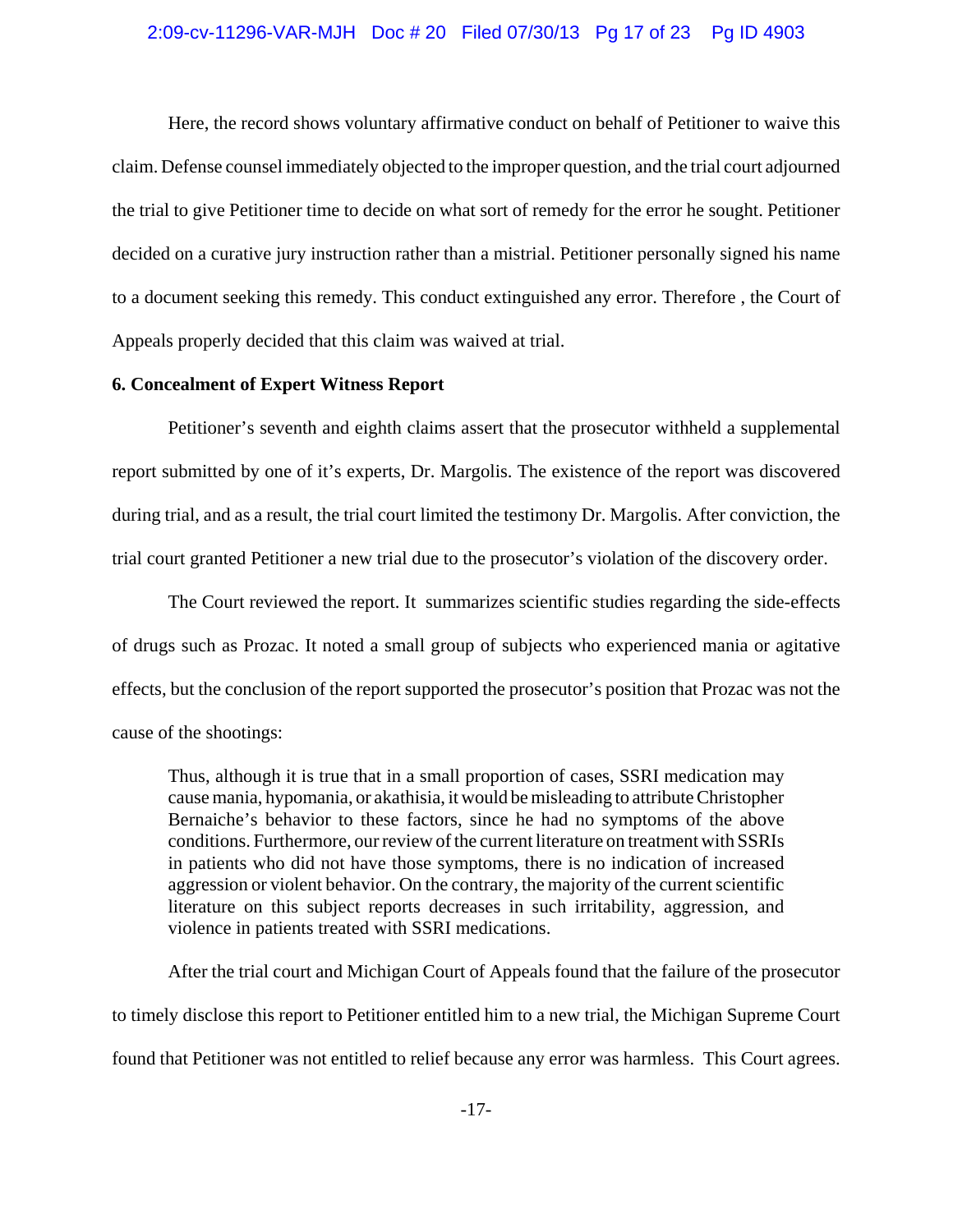#### 2:09-cv-11296-VAR-MJH Doc # 20 Filed 07/30/13 Pg 18 of 23 Pg ID 4904

In *Brady v. Maryland*, 373 U.S. 83, 87 (1963), the Supreme Court held that "suppression by the prosecution of evidence favorable to an accused ... violates due process where the evidence is material, either to guilt or to punishment, irrespective of the good faith or bad faith of the prosecution." "[E]vidence is 'material' within the meaning of Brady when there is a reasonable probability that, had the evidence been disclosed, the result of the proceeding would have been different." *Smith v. Cain*, 132 S. Ct. 627, 630 (2012) (quoting *Cone v. Bell*, 556 U.S. 449, 469-70 (2009)).

Here, Petitioner has not shown a reasonable probability that the result of the proceeding would have been different. Indeed, had the report been disclosed prior to trial, Dr. Margolis would have been permitted to testify more generally about studies refuting the notion that Prozac is associated with causing violent behavior. The report contained information regarding studies tending to contradict the defense expert's testimony. Dr. Margolis described studies in which Prozac was linked to decreased aggression in laboratory animals and increased positive social interactions in monkeys, and then detailed a number of human studies with similar findings, and refuted the link between Prozac and violent behavior. He is also cited a study of 127 patients who experienced "'anger attacks,'" finding that 71% of patients being treated reported a decrease in such attacks.

Dr. Margolis also discussed the issue of alcohol consumption and Prozac, stating that those who drank had the same responses as abstainers regarding decreases in aggression and irritability. The last two paragraphs of the report state that defendant had no symptoms of mania or hypomania, or akathisia; as he had no symptoms, and no indication of increased aggression or violent behavior. Finally, the report references a majority of current scientific literature reporting a decrease in irritability, aggression, and violence in patients taking SSRI medications.

-18-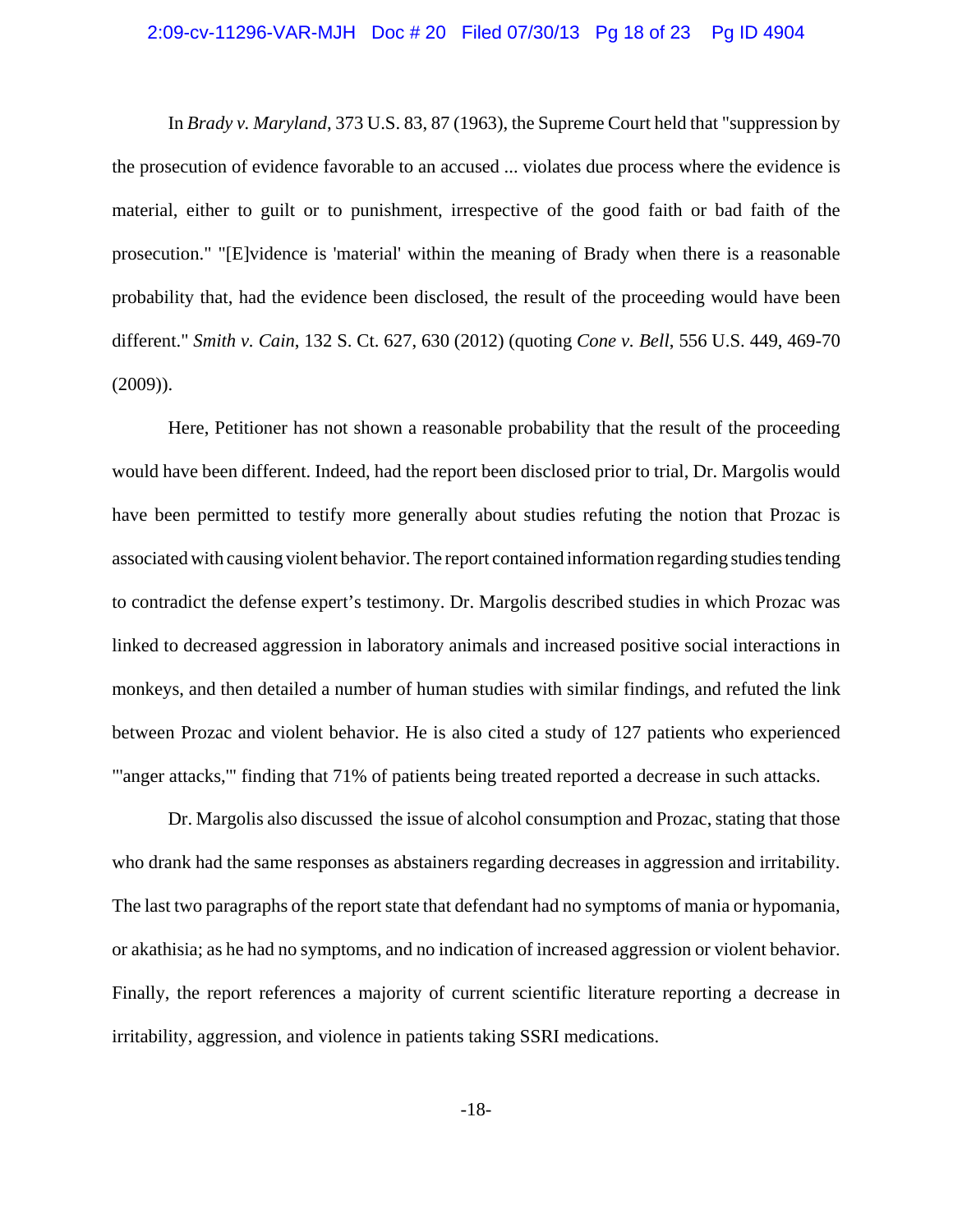### 2:09-cv-11296-VAR-MJH Doc # 20 Filed 07/30/13 Pg 19 of 23 Pg ID 4905

Petitioner has not demonstrated that he was prejudiced by exclusion of the report; he is not entitled to habeas relief based on that claim.

#### **B. Newly Discovered Evidence**

Petitioner claims that the discovery of new evidence entitles him to a new trial. Petitioner points to the existence of new reports by the FDA regarding SSRIs and Prozac that he claims better support his involuntary intoxication defense.

A claim that a habeas petitioner is entitled to relief based upon the failure of a state trial judge to grant him a new trial on the basis of newly discovered evidence, is not cognizable in a habeas proceeding. See *Monroe v. Smith*, 197 F. Supp. 2d 753, 763 (E.D. Mich. 2001). Such a claim is not founded on any alleged constitutional violation, but on principles of state law. One court explained:

The criteria for a trial court in granting or denying a new trial are matters of state law. As such an incorrect application would not be grounds for federal habeas corpus relief, unless the alleged error constituted "a fundamental defect which inherently results in a complete miscarriage of justice."

*Ward v. Wolff*, 499 F. Supp. 1129, 1131 (D. Nev. 1980) (quoting *Hill v. United States*, 368 U.S. 424, 428, 82 S. Ct. 468, 7 L. Ed. 2d 417 (1962)); see also, *Buford v. Perini*, 805 F.2d 1033, 1986 WL 18098, at \*3 (6th Cir. 1986) ("[T]he denial of petitioner's post-trial motion [for new trial based upon newly discovered evidence] is simply a matter of state law which cannot serve as a basis for federal habeas corpus relief."); *Subilosky v. Callahan*, 689 F.2d 7, 9 (1st Cir. 1982).

Moreover, to the extent that Petitioner is presenting this claim as a free-standing claim of actual innocence based on newly-discovered evidence, such claims "have never been held to state a ground for federal habeas relief absent an independent constitutional violation occurring in the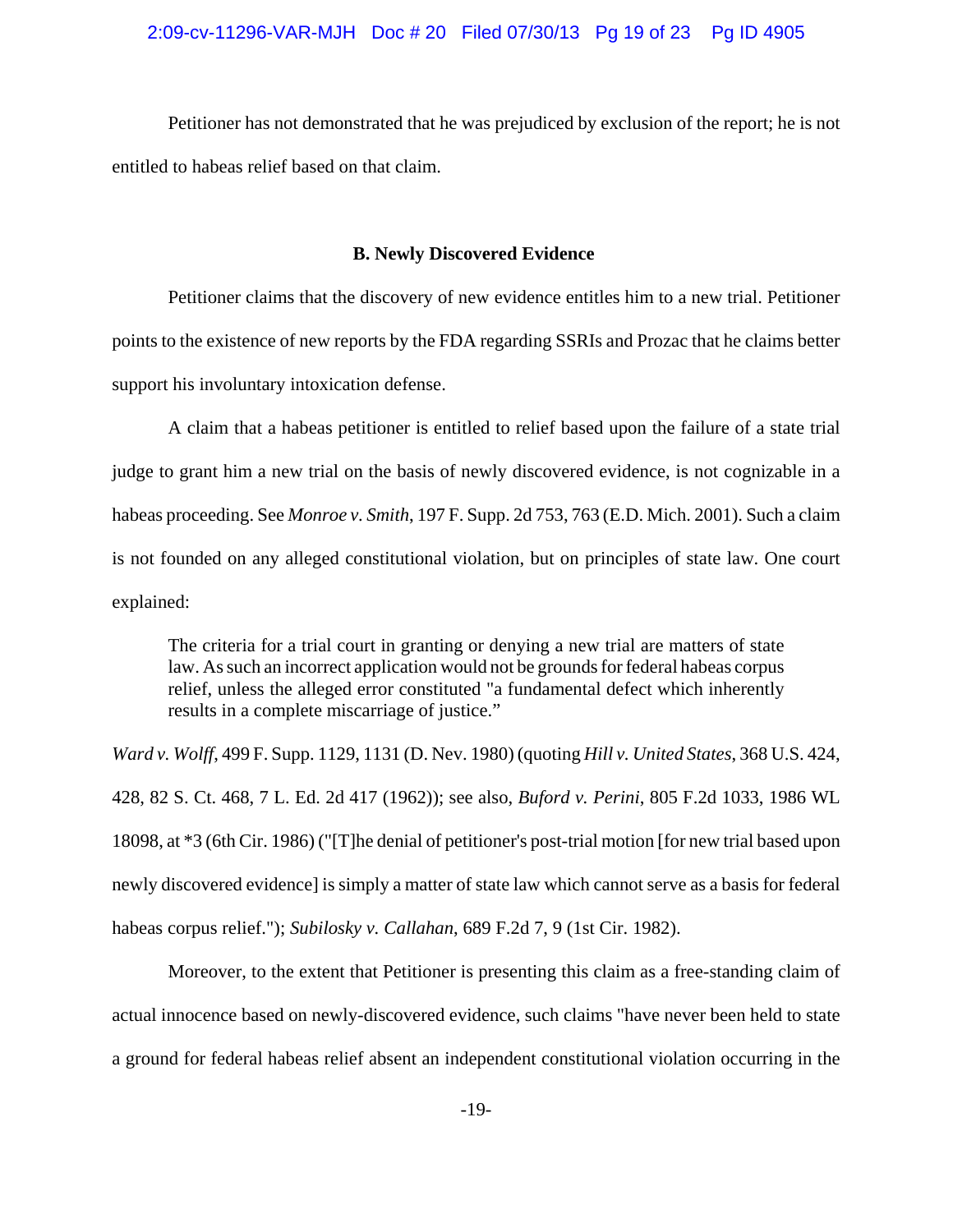#### 2:09-cv-11296-VAR-MJH Doc # 20 Filed 07/30/13 Pg 20 of 23 Pg ID 4906

underlying state criminal proceeding." *Herrera v. Collins*, 506 U.S. 390, 400 (1993). "[F]ederal habeas courts sit to ensure that individuals are not imprisoned in violation of the Constitution – not to correct errors of fact." *Id*. In *House v. Bell*, the United States Supreme Court declined to answer the question left open in *Herrera* – whether a habeas petitioner may bring a freestanding claim of actual innocence. See *House v. Bell*, 547 U.S. 518, 555 (2006) (noting that "in a capital case a truly persuasive demonstration of 'actual innocence' made after trial would render the execution of a defendant unconstitutional and warrant federal habeas relief if there were no state avenue open to process such a claim").

Citing *Herrera* and *House*, the United States Court of Appeals for the Sixth Circuit ruled that a free-standing claim of actual innocence based upon newly discovered evidence does not warrant federal habeas relief. See *Wright v. Stegall*, 247 F. App'x 709, 711 (6th Cir. 2007) ("Since the Supreme Court has declined to recognize a freestanding innocence claim in habeas corpus, outside the death-penalty context, this court finds that [Petitioner] is not entitled to relief under available Supreme Court precedent."); *Cress v. Palmer*, 484 F.3d 844, 854-55 (6th Cir. 2007). Consequently, Petitioner's assertion that the state courts erred in denying him a new trial based upon newly-discovered evidence, or that he is entitled to habeas relief on his claim, fails to state a claim upon which federal habeas relief may be granted.

### **C. Ineffective Assistance of Counsel**

Petitioner's ninth and tenth claims assert that Petitioner's trial and appellate counsel were ineffective for failing to raise some of Petitioner's prosecutorial misconduct claims at trial and during his direct appeal. These claims are without merit; the Court finds the underlying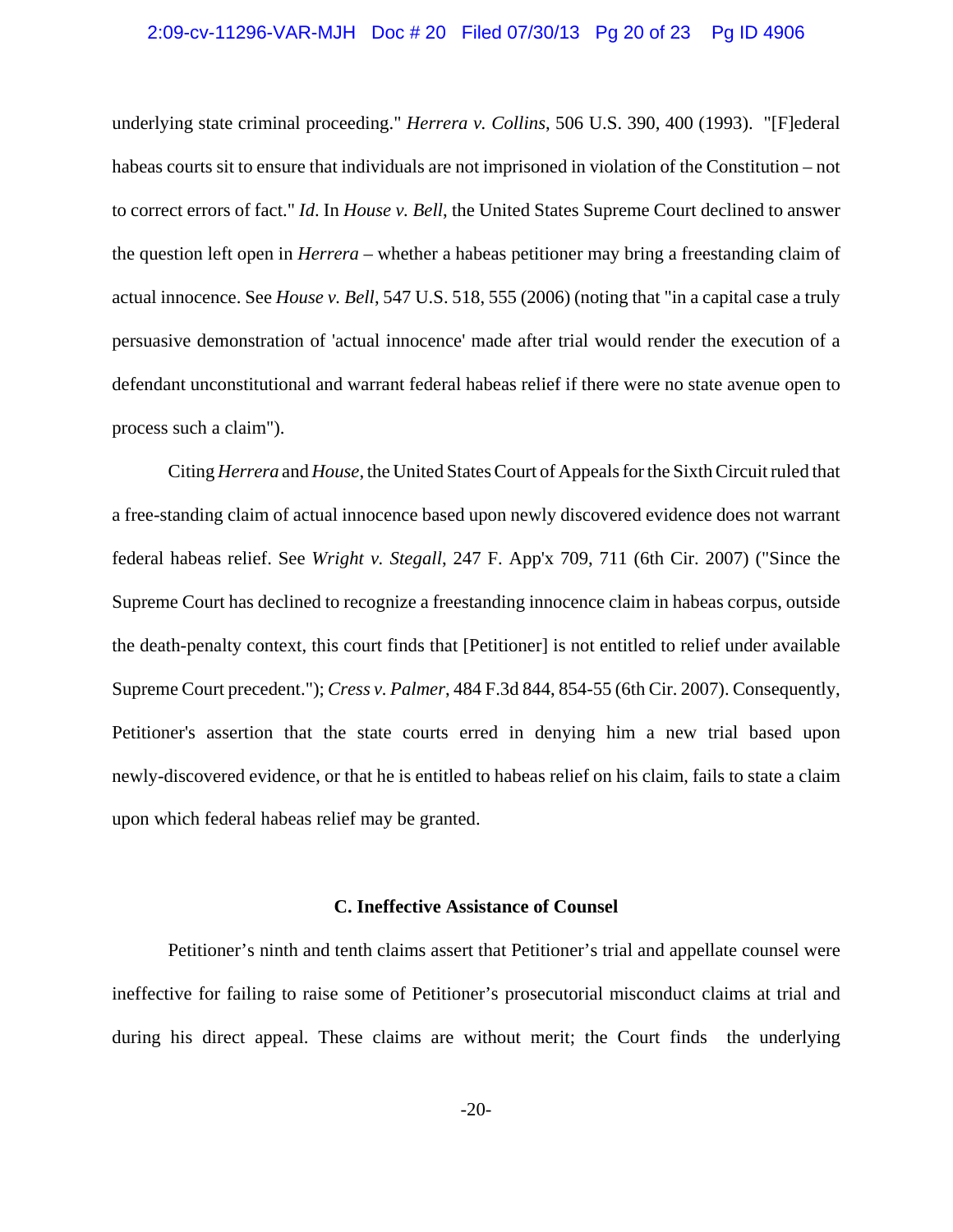prosecutorial misconduct claims are meritless.

Trial counsel's failure to make a frivolous or meritless motion or objection does not constitute ineffective assistance of counsel. See *Smith v. Bradshaw*, 591 F.3d 517, 523 (6th Cir. 2010); *O'Hara v. Brigano*, 499 F.3d 492, 506 (6th Cir. 2007). And, appellate counsel's failure to raise an issue on appeal constitutes ineffective assistance only if there is a reasonable probability that inclusion of the issue would have changed the result of the appeal. See *Howard v. Bouchard*, 405 F.3d 459, 485 (6th Cir. 2005). Therefore, failing to raise a meritless claim that has no chance of succeeding does not constitute ineffective assistance of appellate counsel. See *Greer v. Mitchell*, 264 F.3d 663, 676 (6th Cir. 2001).

Petitioner's ineffective assistance of counsel claims do not merit relief.

### **D. Failure of State Court to Hold Evidentiary Hearing**

Petitioner's eleventh claim asserts that the state courts violated his due process rights by failing to hold an evidentiary hearing on his claims of ineffective assistance of counsel.

Nothing in the Constitution requires a state to establish a system of postconviction review, and thus "an infirmity in a state post-conviction proceeding does not raise a constitutional issue cognizable in a federal habeas petition." *Gee v. Groose*, 110 F.3d 1346, 1351-52 (8th Cir. 1997) (internal quotation omitted); accord *Dawson v. Snyder*, 988 F. Supp. 783, 826 (D. Del. 1997) (citing *Steele v. Young*, 11 F.3d 1518, 1524 (10th Cir. 1993) and *Duff-Smith v. Collins*, 973 F.2d 1175, 1182 (5th Cir. 1992)). Accordingly, the trial court's failure to hold an evidentiary hearing, even if erroneous under state law, does not entitle petitioner to habeas relief. See *Chaussard v. Fulcomer*, 816 F.2d 925, 932 (3d Cir. 1987).

This claim is without merit.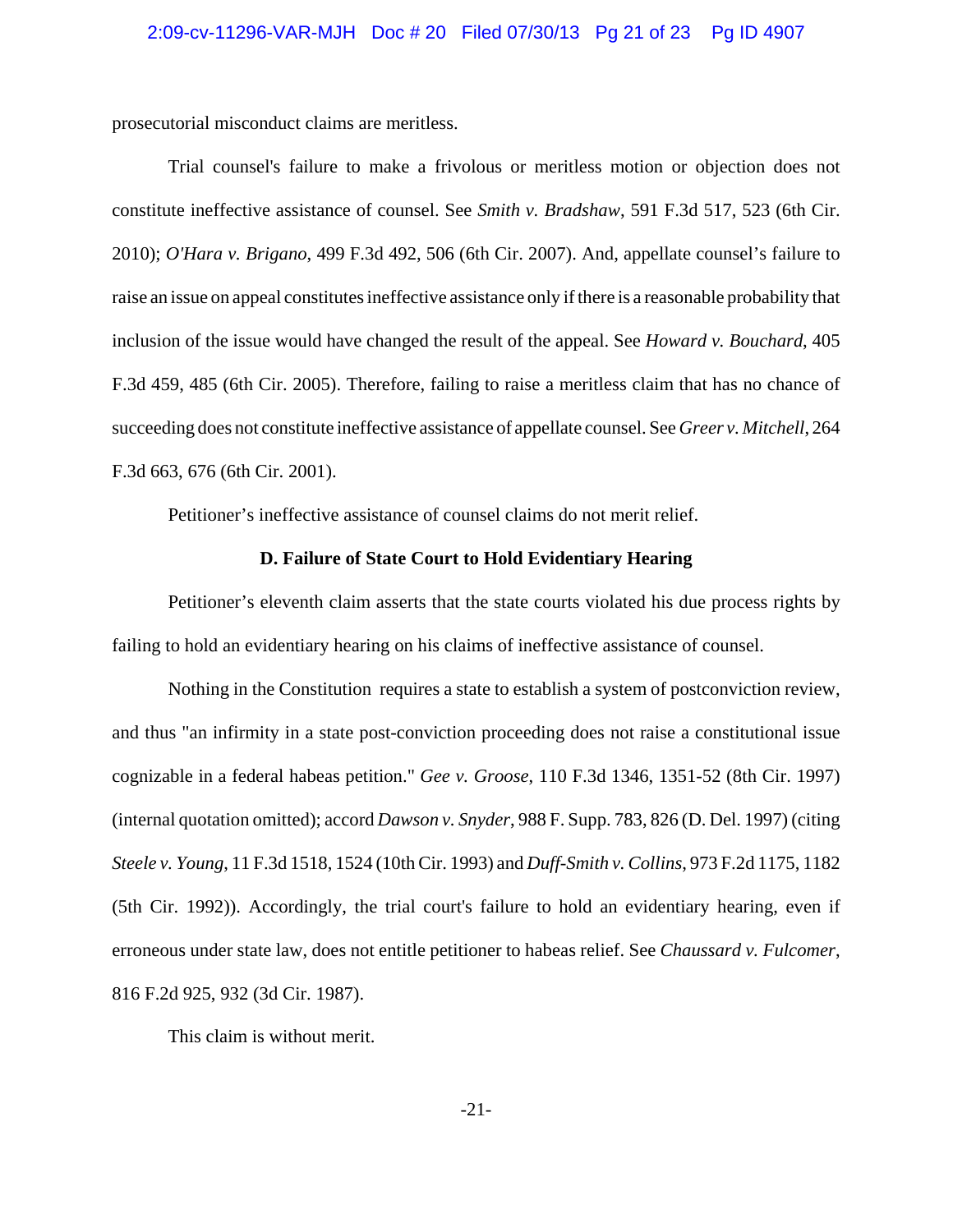## **IV. Certificate of Appealability**

Before Petitioner may appeal this decision, a certificate of appealability must issue. See 28 U.S.C. § 2253(c)(1)(a); FED. R. APP. P. 22(b). A certificate of appealability may issue "only if the applicant has made a substantial showing of the denial of a constitutional right." 28 U.S.C. §  $2253(c)(2)$ . When a district court denies a habeas claim on the merits, the substantial showing threshold is met if the petitioner demonstrates that reasonable jurists would find the district court's assessment of the constitutional claim debatable or wrong. *See Slack v. McDaniel*, 529 U.S. 473, 484-85 (2000). "A petitioner satisfies this standard by demonstrating that . . . jurists could conclude the issues presented are adequate to deserve encouragement to proceed further." *Miller-El v. Cockrell*, 537 U.S. 322, 327 (2003). In applying this standard, a court may not conduct a full merits review, but must limit its examination to a threshold inquiry into the underlying merit of the claims. *Id.* at 336-37. The Court concludes that a certificate of appealability is not warranted; reasonable jurists could not debate the Court's assessment of Petitioner's claims.

### **V. Conclusion**

For the foregoing reasons, the petition for a writ of habeas corpus is **DENIED** and the matter is **DISMISSED WITH PREJUDICE**.

A certificate of appealability is **DENIED**.

## **IT IS ORDERED**.

S/Victoria A. Roberts United States District Judge